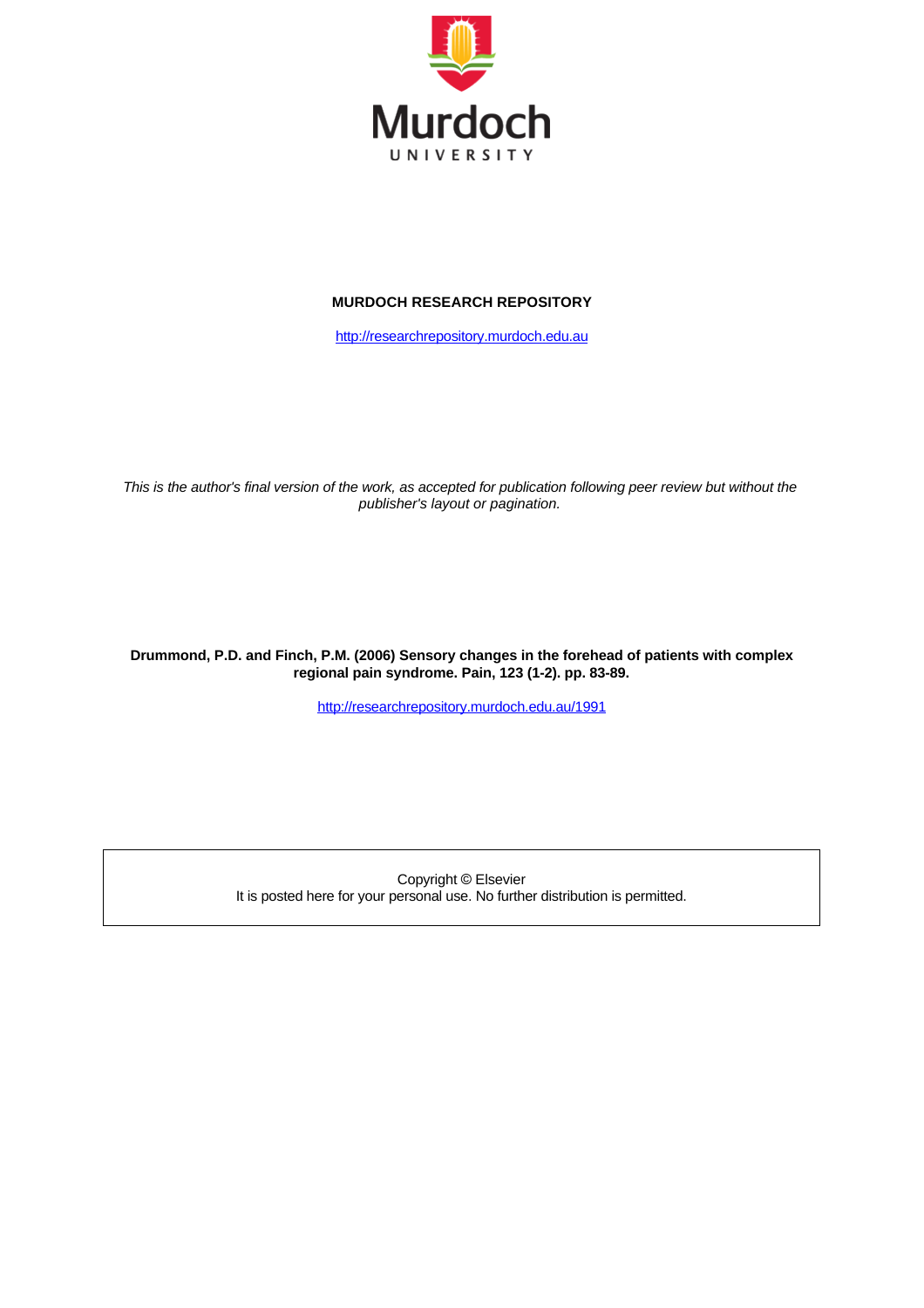Sensory Changes in the Forehead of Patients with Complex Regional Pain Syndrome Peter D. Drummond<sup>1</sup> and Philip M. Finch<sup>2</sup> <sup>1</sup>School of Psychology, Murdoch University, Perth, Western Australia

<sup>2</sup>Perth Pain Management Centre, Perth, Western Australia

Address for correspondence: Dr Peter Drummond, School of Psychology, Murdoch University, 6150 Western Australia Ph: 61-8-93602415 FAX: 61-8-93606492 Email: [P.Drummond@murdoch.edu.au](mailto:P.Drummond@murdoch.edu.au)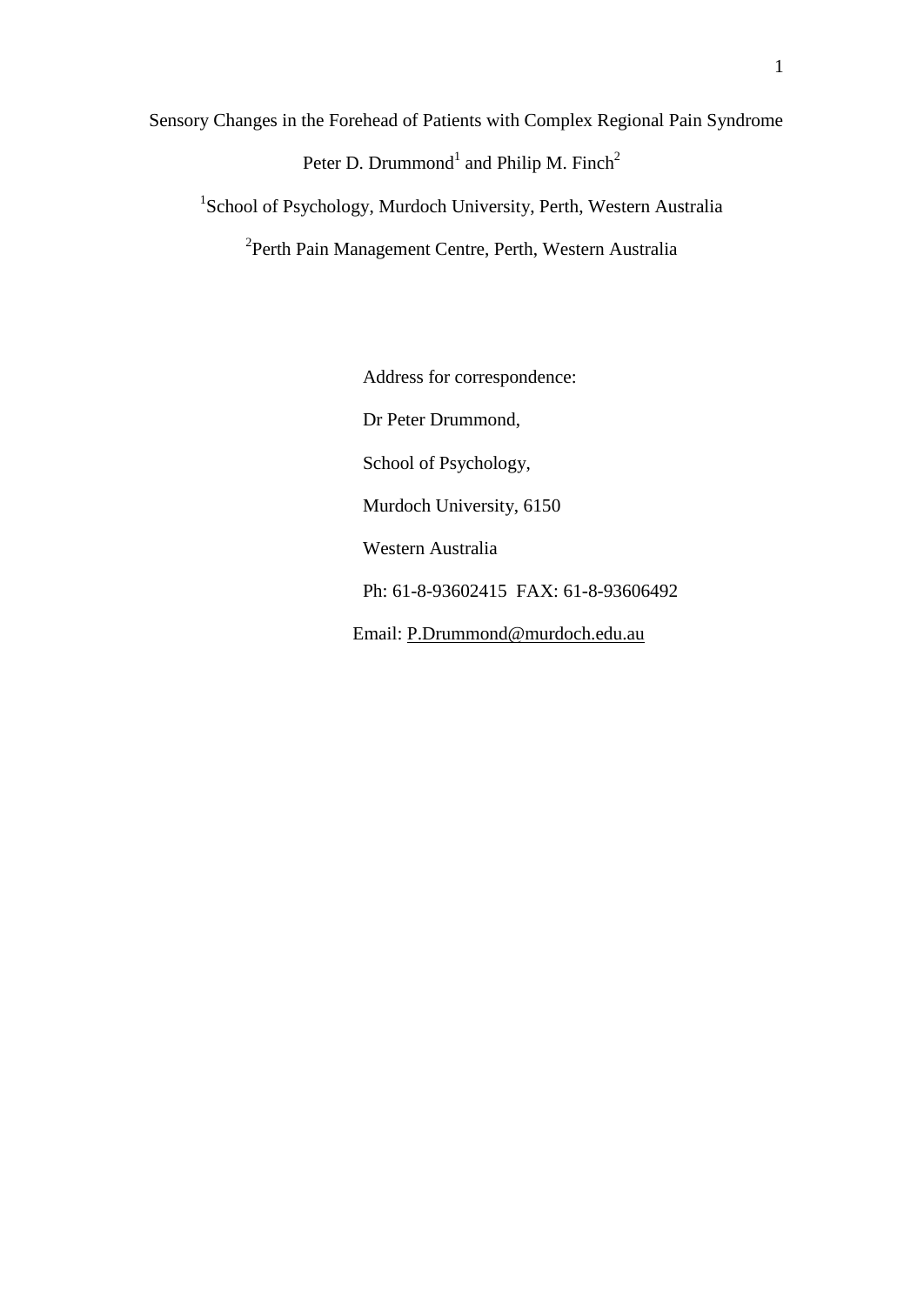#### Abstract

The aim of this study was to investigate involvement of central mechanisms in complex regional pain syndrome (CRPS). In particular, we wished to determine whether hyperalgesia extends ipsilaterally from the affected limb to the forehead. The heat-pain threshold, pressure-pain threshold, and ratings of cold and sharpness were investigated on each side of the forehead and in the affected and unaffected limbs of 38 patients with features of CRPS. In addition, touch thresholds were investigated in the limbs. The pressure-pain threshold was lower on the ipsilateral forehead than contralaterally, consistent with the presence of static mechanical hyperalgesia. Although the heat-pain threshold and ratings of sharpness and cold did not differ between the two sides of the forehead in the group as a whole, the sharpness of pinprick sensations in the affected limb was mirrored by similar sensations in the ipsilateral forehead. Conversely, diminished sensitivity to light touch in the affected limb was associated with diminished sensitivity to sharpness, cold and heat-pain in the ipsilateral forehead. These findings suggest that central nociceptive processing is disrupted in CRPS, possibly due to disturbances in the thalamus or higher cortical centres.

Key words: complex regional pain syndrome; static mechanical hyperalgesia; thalamus, central pain syndrome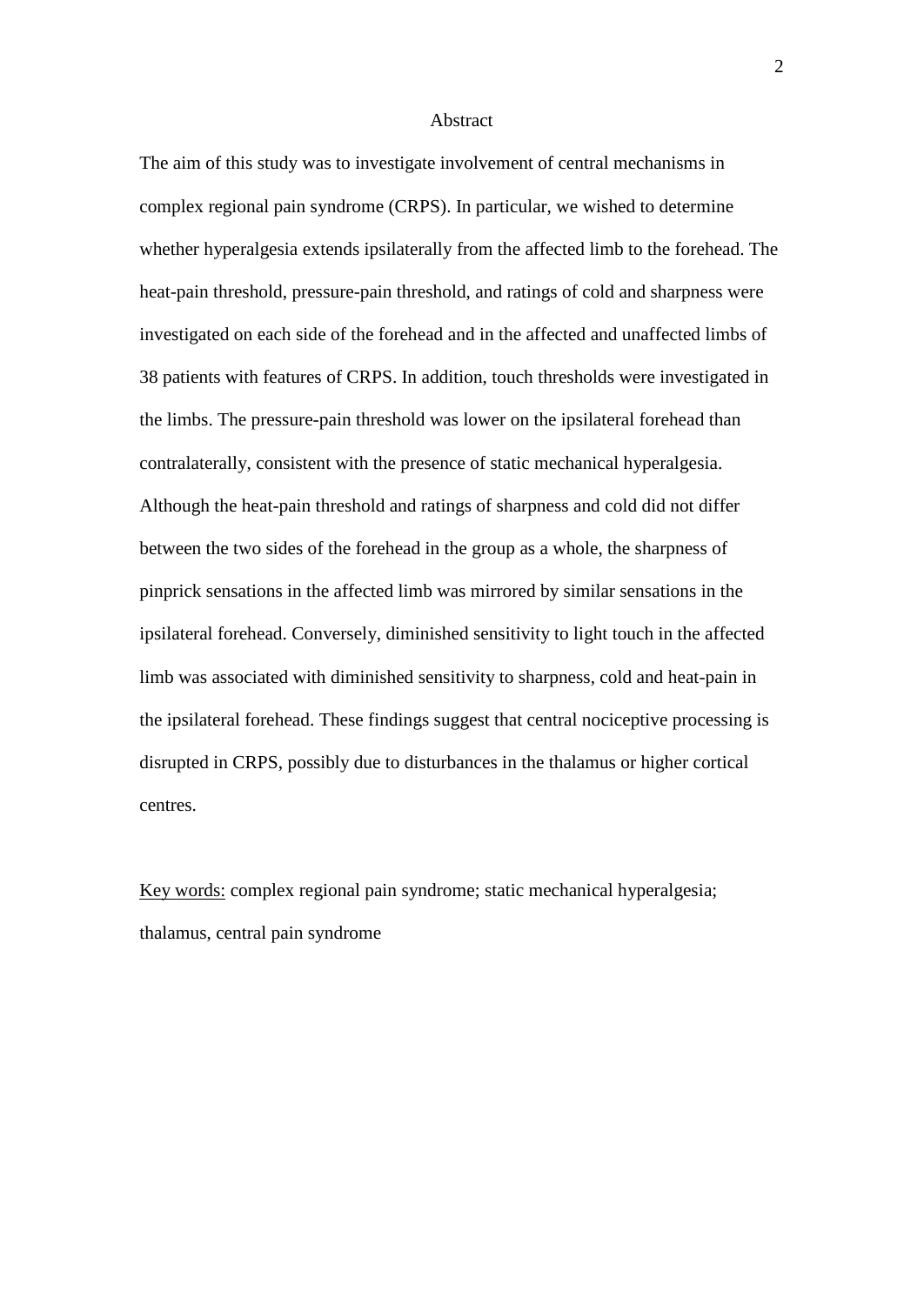#### Introduction

Complex regional pain syndrome (CRPS) often develops after an apparently minor injury that would normally heal quickly. Nevertheless, pain and other sensory disturbances persist and may spread to other parts of the affected limb and even to other limbs (Maleki et al., 2000). Furthermore, in about one-third of patients, the pain is accompanied by loss of light tactile sensations in the affected limb and elsewhere on that side of the body (Thimineur et al., 1998; Rommel et al., 1999; Rommel et al., 2001).

A similar syndrome sometimes develops in patients with thalamic lesions. For example, Riddoch (1938) noted that a reduction in cutaneous sensation on the side opposite to the lesion was associated with pain, sometimes involving the whole of that side of the body. Furthermore, both in the thalamic syndrome and in CRPS, a wide range of stimuli (heat, cold, gentle moving contact, firm pressure, loud or unexpected noises, anxiety and distress) can aggravate pain (Riddoch, 1938; Drummond et al., 2001; Drummond and Finch, 2004). Pain, hyperalgesia and sensory loss in the thalamic syndrome may involve multiple sites on one side of the body, including the head, trunk and limbs (Riddoch, 1938). Therefore, the aim of the present study was to determine whether hyperalgesia also extends ipsilaterally from the affected limb to the forehead in patients with CRPS.

#### Method

#### Patients

The sample consisted of 28 women and 10 men aged between 17 and 58 years (mean age 36.5 years) with sensory and autonomic features of CRPS in an arm (18 patients) or leg (20 patients). Pain had started after a fracture (10 patients), laceration, surgery or needle insertion (10 patients), or after a soft-tissue injury or sprain (18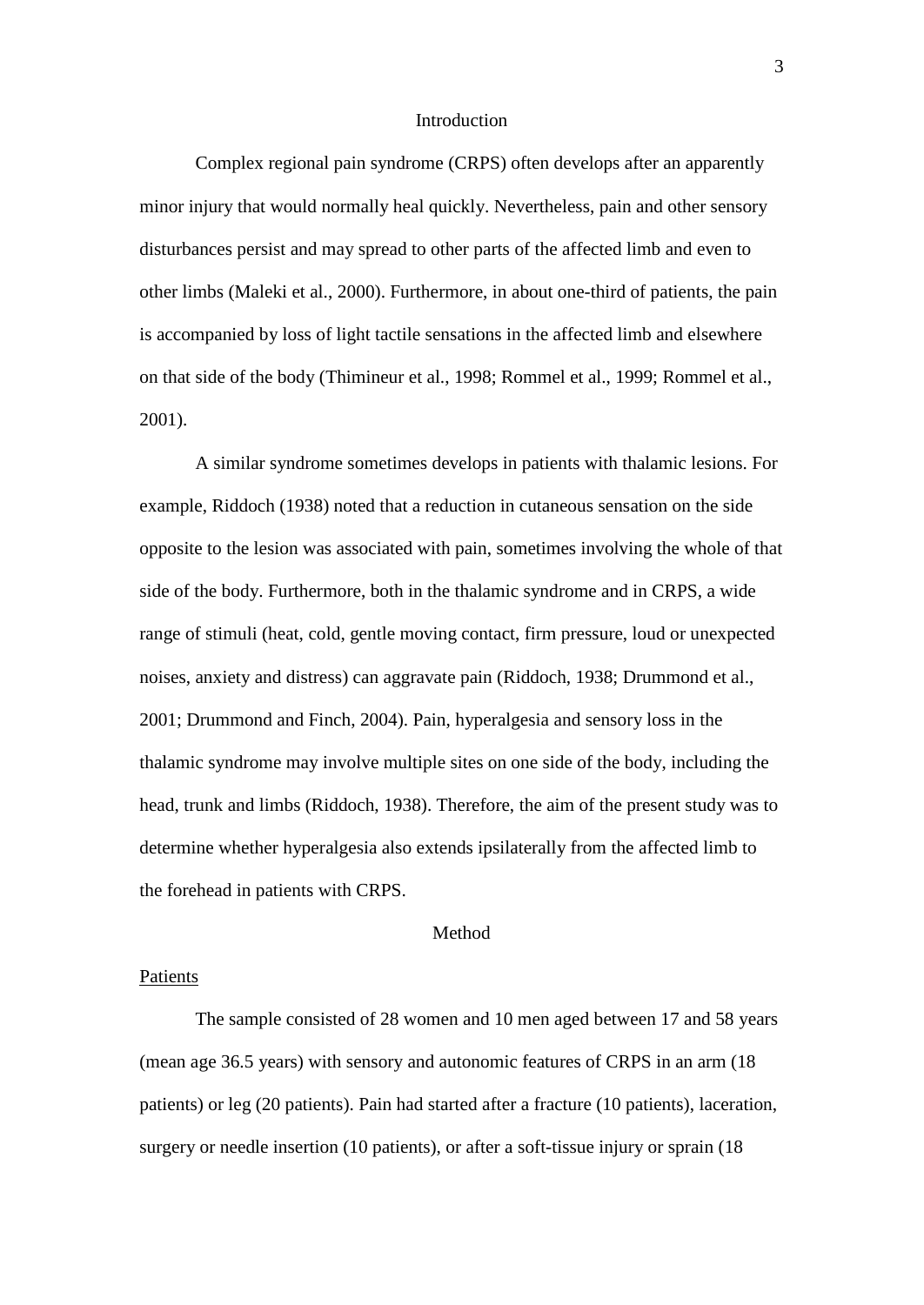patients), and had persisted for two to 96 months (mean duration 27.9 months). Pain was aggravated further by surgery in eight patients. Sensory features of CRPS noted during a physical examination carried out by one of the authors (PMF) included diffuse or burning pain, hyperalgesia to brisk taps, and hyperalgesia or sensory loss to pinprick stimulation (Table 1). Additional sensory disturbances were detected in most patients during the standard tests of sensation described below. Evidence of autonomic dysfunction in the affected limb included abnormal sweating, swelling, flushing, cyanosis or temperature changes as reported by the patient or noted during the physical examination. In addition, motor abnormalities (weakness, tremor or reduced range of joint movement) were recorded for all but three patients during the physical examination. Each patient met the IASP diagnostic criteria for CRPS, and the majority met the more stringent criteria proposed by Harden et al. (1999). Patients who did not meet all of Harden's diagnostic criteria were included to determine whether the extension of hyperalgesia beyond the affected limb was associated with a particular subset of CRPS disturbances.

Each patient gave their informed consent for the procedures, which were approved by the Murdoch University Human Research Ethics Committee. Procedures

Sensory thresholds and supra-threshold sensations were investigated by the same examiner (PDD) on the medial and lateral aspects of the dorsum of the affected and unaffected hands or feet, and on each side of the forehead. A single score for each form of sensory stimulation was calculated for each limb by averaging values obtained at medial and lateral sites. Pain thresholds to firm pressure and heat, and the degree of coldness and sharpness evoked by standard stimuli, were tested as follows.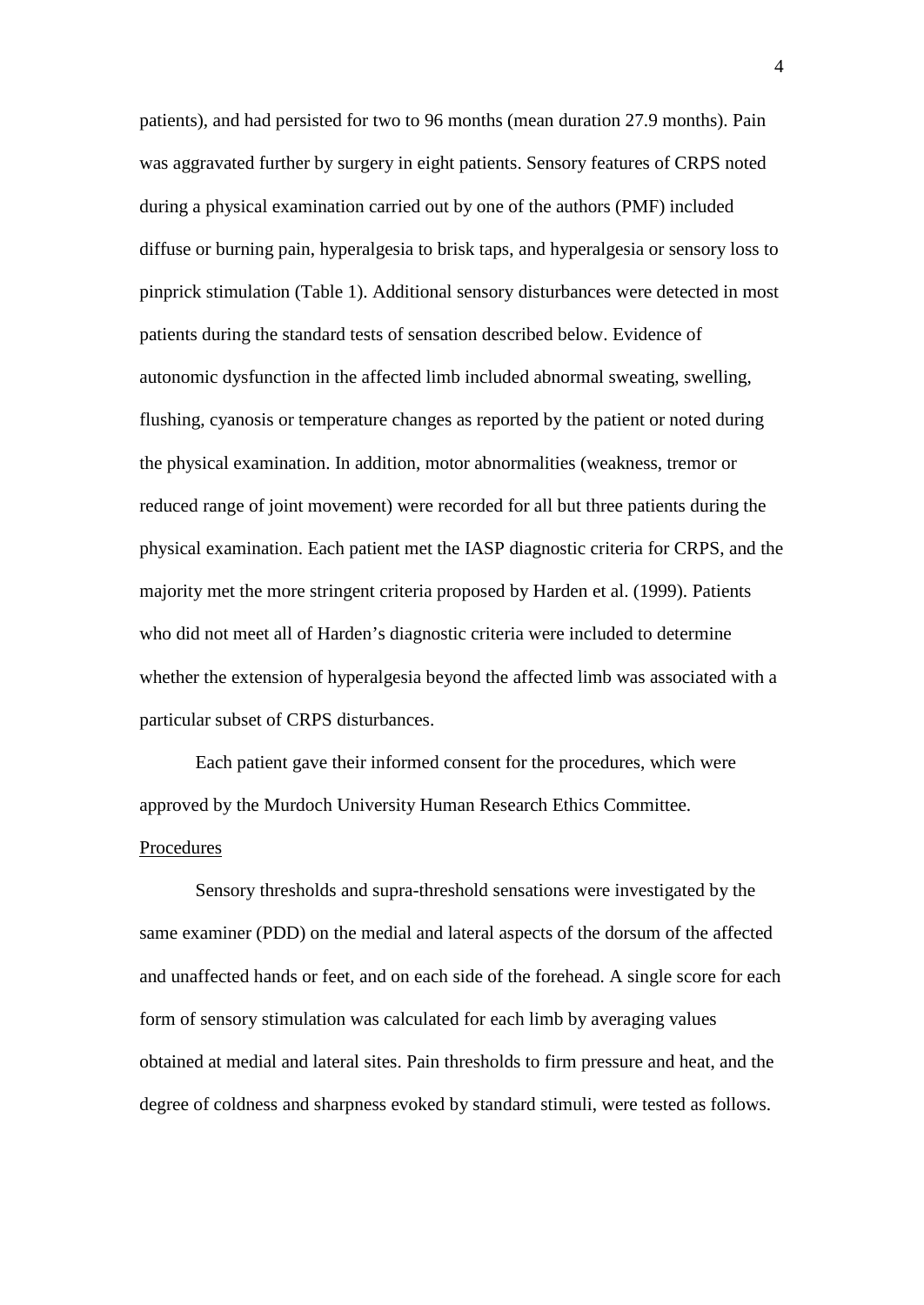To investigate static mechanical hyperalgesia, force was applied to each site from the rounded tip (1 cm diameter) of a spring-loaded algometer in 250 gm increments to a maximum of 2.5 kg or until pain was reported (Drummond et al., 2001). The force was applied once at each site for a few seconds while the patient was questioned about pain; then the force was released and applied at a higher level until the pain threshold was reached. Static mechanical hyperalgesia was considered to be present if the mean pressure pain threshold was at least 0.95 kg lower in the affected limb than in the unaffected limb (Drummond et al., 2001).

To assess the heat-pain threshold, skin temperature was brought to at least 32°C with a servo-controlled radiant heat lamp and maintained at that temperature for 10-15 seconds. Skin temperature then increased at  $0.5^{\circ}$ C per second until the patient reported pain or to a maximum of 49°C. This procedure was repeated two or three times at each site. Thermal hyperalgesia was considered to be present if the heat pain threshold was at least  $2.5^{\circ}$ C lower in the affected than the unaffected limb (Drummond et al., 2001). Conversely, thermal hypoalgesia (loss of heat-pain sensitivity) was defined as a heat pain threshold that was at least 2.5°C *greater* in the affected limb than the unaffected limb.

To investigate sensitivity to cold, the circular end of a cylindrical metal bar (10 cm long, 1.5 cm wide,  $2^{\circ}$ C) was applied once at each site for a few seconds while the patient rated the intensity of cold on a scale ranging from "not cold at all" (rated as 0) to "extremely cold" (rated as 10). Cold allodynia was considered to be present if the cold stimulus induced abnormal sensations or pain (Drummond et al., 2001).

Patients rated the sharpness at each site of a single application of a firm nylon bristle (Filament 17 or 19, Senselab von Frey Aesthesiometer, Somedic Sales AB, Sweden) on a scale where 0 corresponded to "not sharp at all" and 10 to "extremely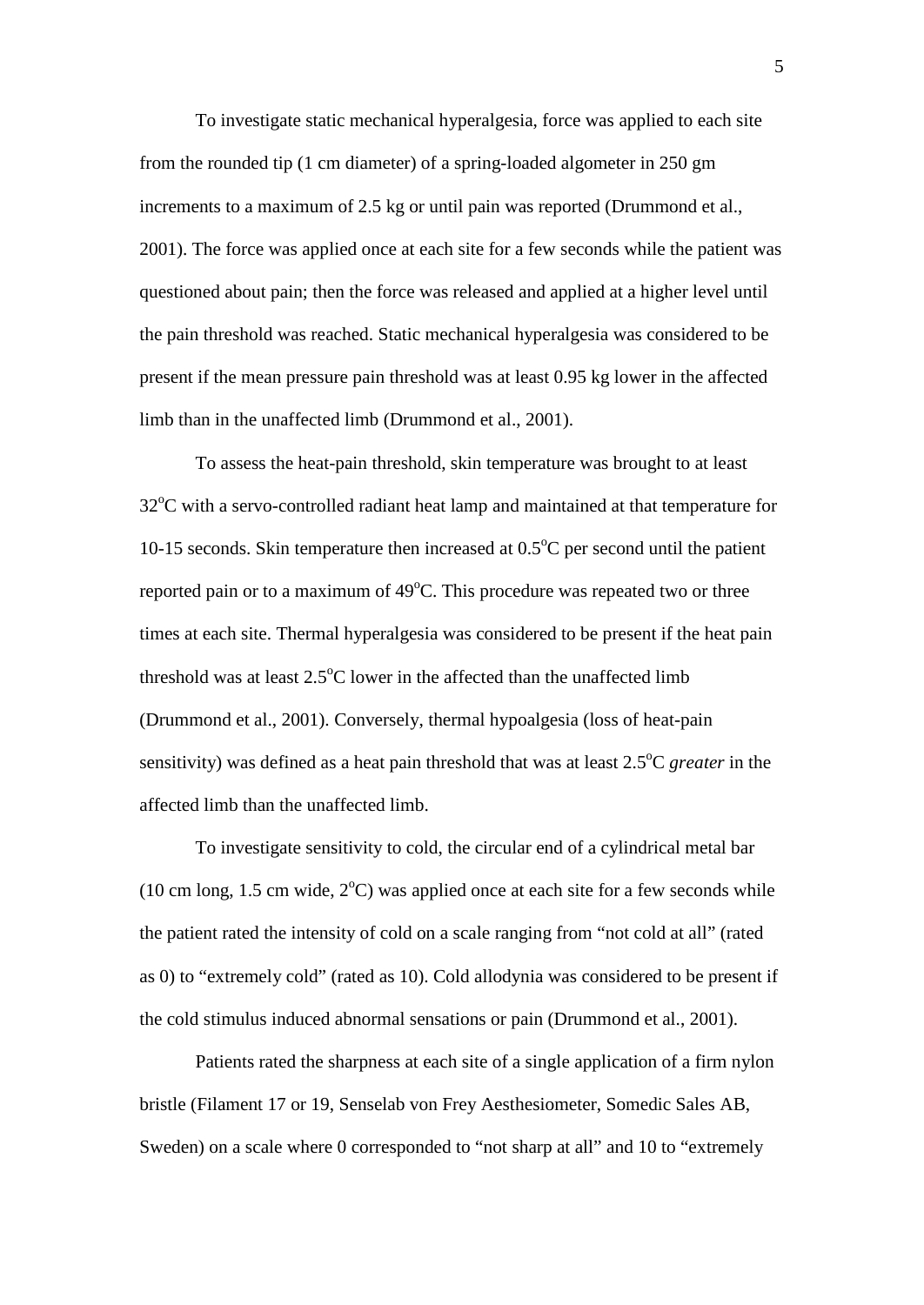sharp". Sufficient force was applied to bend the bristle for 1 second. Filament 17 was used for all sites if the patient was unable to tolerate Filament 19.

In addition, the touch threshold in the limbs was investigated with thin filaments from the Senselab von Frey Aesthesiometer set. Patients closed their eyes throughout the procedure, and identified the site of stimulation on the symptomatic or non-symptomatic limb if a sensation was detected. The sequence started with a midrange filament, and stronger or weaker filaments were then used as required until the detection threshold was established for each site. Below threshold, the stimulus was missed on at least two of three trials (Drummond et al., 2001). Punctate allodynia was considered to be present if an abnormal sensation or pain was evoked at or below the touch threshold. Punctate hypoaesthesia (loss of touch sensation) was defined as a mean touch threshold that was three or more filament steps greater in the affected limb than in the unaffected limb (Drummond et al., 2001). The touch threshold was not investigated in the forehead because in a few preliminary studies patients were able to detect even the finest filaments on both sides of the forehead.

The touch threshold in the limbs was investigated first, followed by assessments of pressure-pain, sharpness, cold and heat-pain in the limbs and forehead. A new test began once sensations from the previous test had subsided. Approximately 30 minutes after the patient entered the temperature-controlled laboratory (maintained at 20-23°C), the temperature of the dorsal aspect of the second phalanx of each finger or toe was measured to the nearest  $0.1^{\circ}$ C with a Tempett infra-red skin thermometer (Somedic Sales, AB, Hörby, Sweden).

#### Results

Allodynia or hyperalgesia in the affected limb was detected during the laboratory tests in 31 of the 38 patients, including three patients with apparently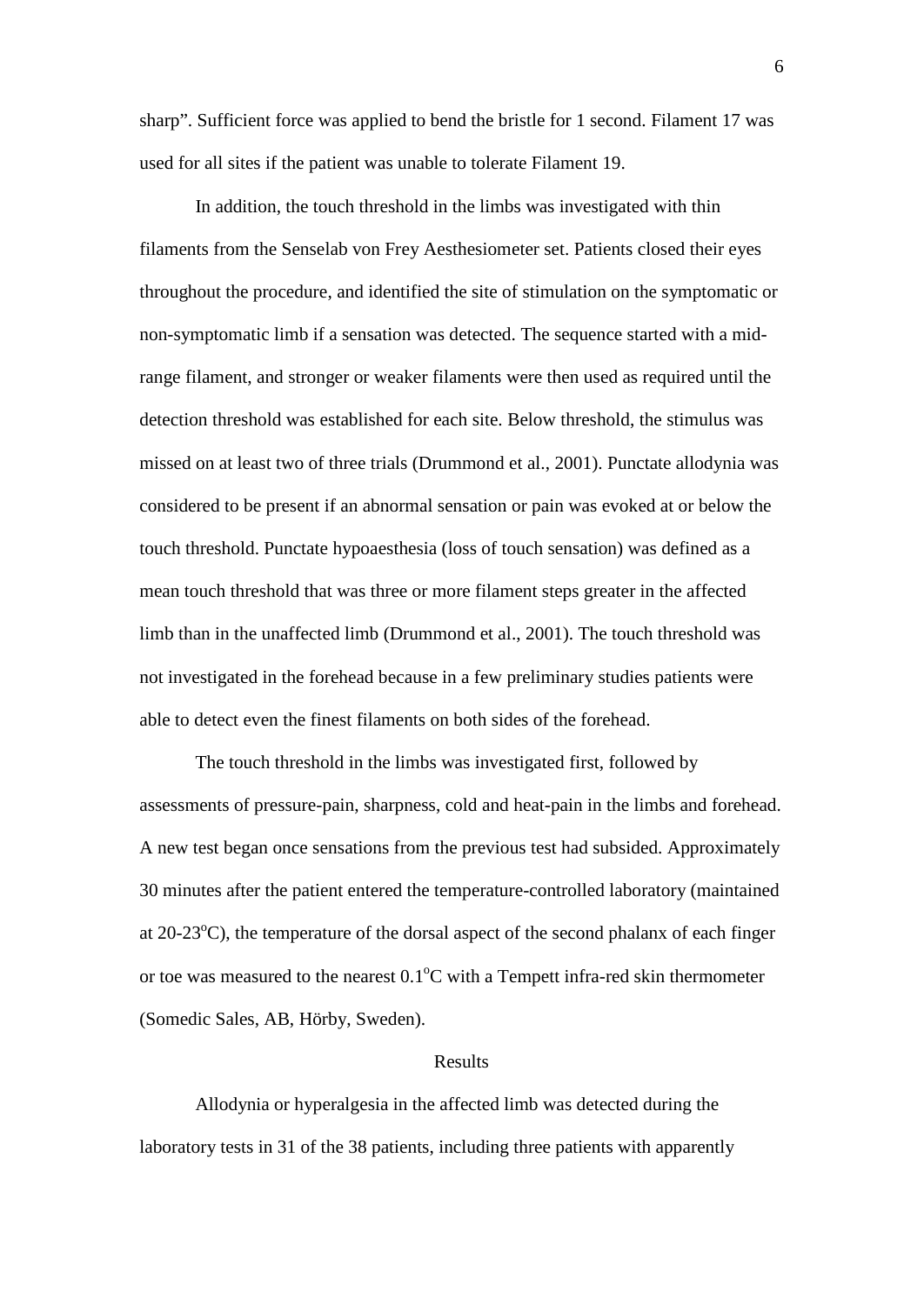normal motor function (Table 1). In addition, clear signs of sensory loss (elevated touch or heat pain thresholds) were detected during the laboratory tests in the distal part of the affected extremity of seven patients (Table 1). There was no obvious separation between positive and negative sensory disturbances, which often co-existed in the affected limb.

As shown in Figure 1, the pressure-pain threshold was lower in the forehead ipsilateral to limb pain than contralaterally  $[t(36)=5.74, p<0.001]$ , consistent with the presence of static mechanical hyperalgesia. The threshold was lower by 250 gm to 1,500 gm ipsilaterally in 29 patients (78.4%), was symmetrical in six patients (16.2%), and was greater ipsilaterally by up to 500 gm in two patients (5.4%). The asymmetry in the forehead pressure-pain threshold was not influenced by age, gender, site (arm versus leg) or duration of pain, and was not limited to patients with cold or punctate allodynia or with clear signs of autonomic disturbance (including thermal asymmetry) or sensory loss in the affected limb. In the group as a whole, sensitivity to cold, sharpness and heat-pain did not differ between the two sides of the forehead (Figure 1).

The association between static mechanical hyperalgesia in the ipsilateral forehead and sensory disturbances in the affected limb was investigated with Pearson's correlation coefficient. As shown in Table 2, diminished sensitivity to light touch in the affected limb was associated with static mechanical hyperalgesia in the ipsilateral forehead. Curiously, diminished sensitivity to light touch in the affected limb was also associated with *diminished* sensitivity to cold, sharpness and heat-pain in the ipsilateral forehead (Table 2). Similarly, in the affected limb itself, diminished tactile sensitivity was associated with diminished sensitivity to cold, sharpness and heat-pain but not with static mechanical hyperalgesia (Table 3).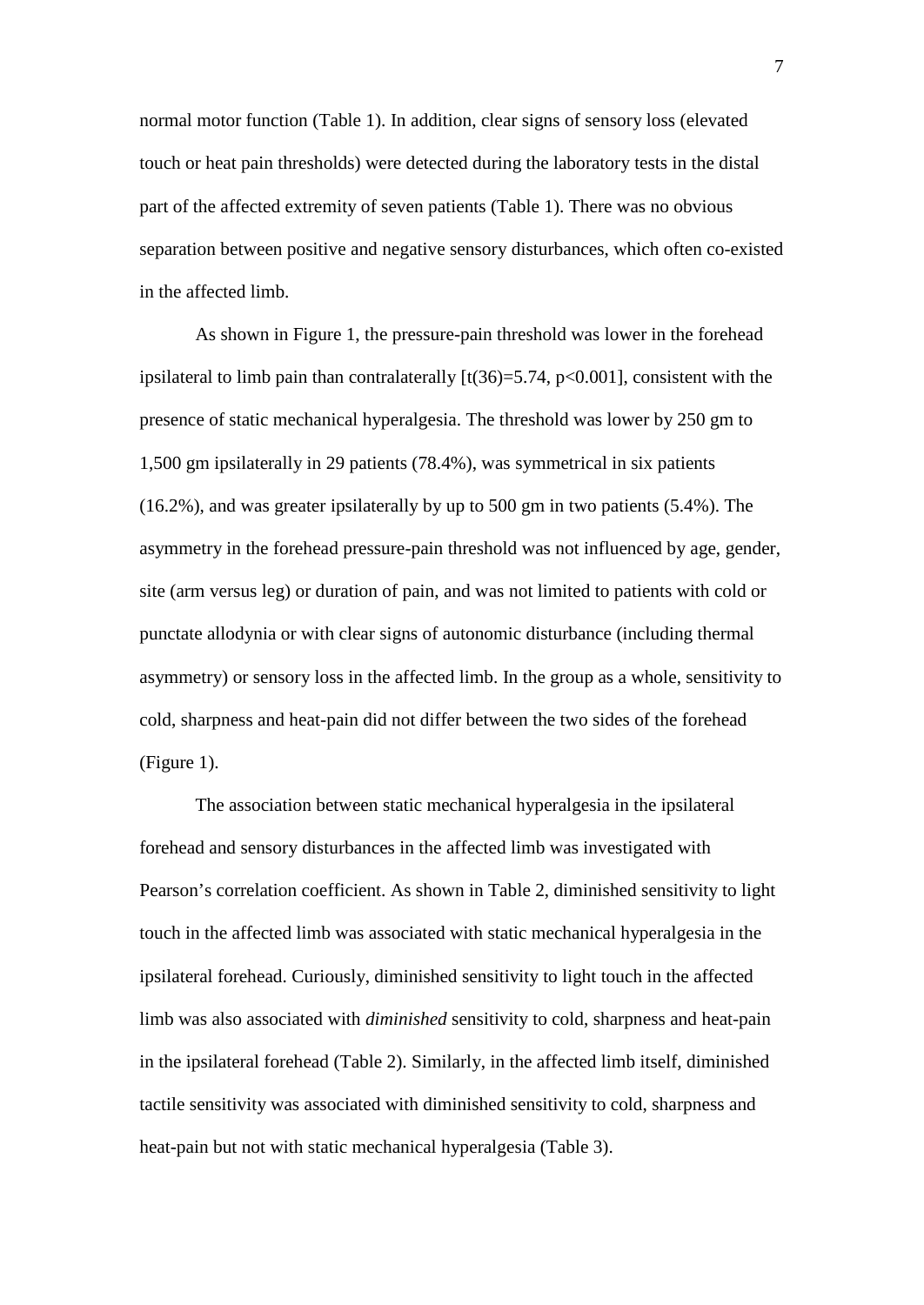Asymmetry of sharpness in the limbs was mirrored by a similar asymmetry of sharpness in the forehead (Figure 2). This association was stronger for the arms than the legs.

### Discussion

The main finding was the presence of static mechanical hyperalgesia in the forehead of CRPS patients, ipsilateral to the affected limb. This appears to be a general characteristic of CRPS because it was unrelated to the patient's age or sex, or to the site or duration of pain. However, static mechanical hyperalgesia in the ipsilateral forehead was greatest in patients with a diminished capacity to detect light touch sensations in the affected limb.

The co-existence of hyperalgesia to brisk taps and sensory loss to pinprick stimulation was observed in many patients during the physical examination. Similarly, during the standard tests of sensation, loss of sensitivity to light touch or heat pain in the affected limb often co-existed with hyperalgesia to blunt pressure, and sometimes also with allodynia to cold and to punctate stimulation at the touch threshold. This trend resembles the pattern of sensory disturbance in patients with thalamic lesions. Riddoch (1938) noted that pressure from an algometer was more effective at evoking pain in patients with thalamic lesions than local cutaneous stimulation (e.g., with pinpricks), possibly because the algometer stimulates deep somatic pressure sensors in addition to cutaneous mechanoreceptors (Kosek et al., 1995; Graven-Nielsen et al., 2005). A similar dissociation involving persistence of deep-pressure pain and loss of cutaneous sensation was observed recently in patients with central post-stroke pain following sub-cortical and parietal or frontal lobe infarcts (Mailis and Bennett, 2002), indicating that painful cutaneous and deep-pressure sensations are processed by different central mechanisms.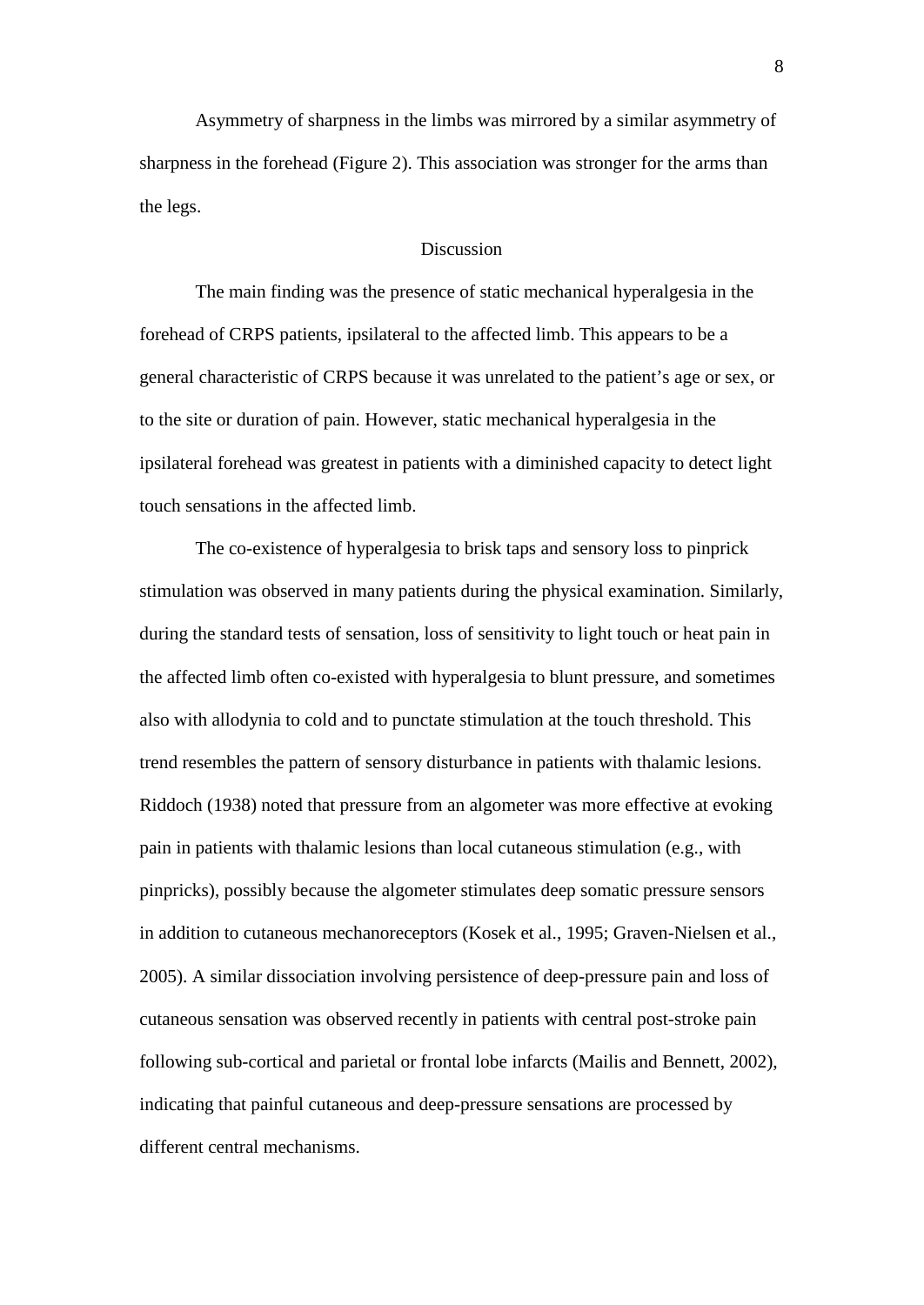Rommel et al. (1999; 2001) detected generalized sensory deficits to light touch and thermal stimulation on the side of the body ipsilateral to the affected limb in about one-third of CRPS patients, but did not investigate pressure-pain sensitivity in the forehead. In line with these observations, we found that sensitivity to sharp stimulation, cold and heat-pain was diminished in the ipsilateral forehead of patients with diminished touch sensitivity in the affected limb. Rommel and colleagues noted that hemi-sensory input from the face and limbs converges in the thalamus before arriving at the somatosensory cortex. They postulated that thalamic dysfunction in CRPS mediates loss of cutaneous sensations in the affected limb and ipsilateral face. Indeed, a decrease in thalamic activity contralateral to the painful limb appears to be an important correlate of chronic CRPS (Fukomoto et al., 1999) and other forms of neuropathic pain (Iadarola et al., 1995).

A number of observations suggest that loss of inhibitory cutaneous influences enhances the excitability of nociceptive neurons in the thalamus or higher cortical centres. For example, electrical stimulation of the ventrocaudal nucleus of the thalamus evokes paraethesiae in most people but often provokes painful sensations in patients with post-stroke pain (Davis et al., 1996), possibly because stroke-induced injury to low-threshold mechanoreceptive thalamic neurons disrupts inhibitory influences on thalamic nociceptive neurons. Cutaneous anaesthesia of the forearm enhances tactile discrimination and the perception of touch in the hand (Bjorkman et al., 2004), presumably because anaesthesia unmasks latent excitatory influences in the thalamus or higher cortical centres. A similar process may account for the rapid development of referred and phantom limb sensations, including pain, following limb amputation (Ramachandran and Hirstein, 1998; Borsook et al., 1998).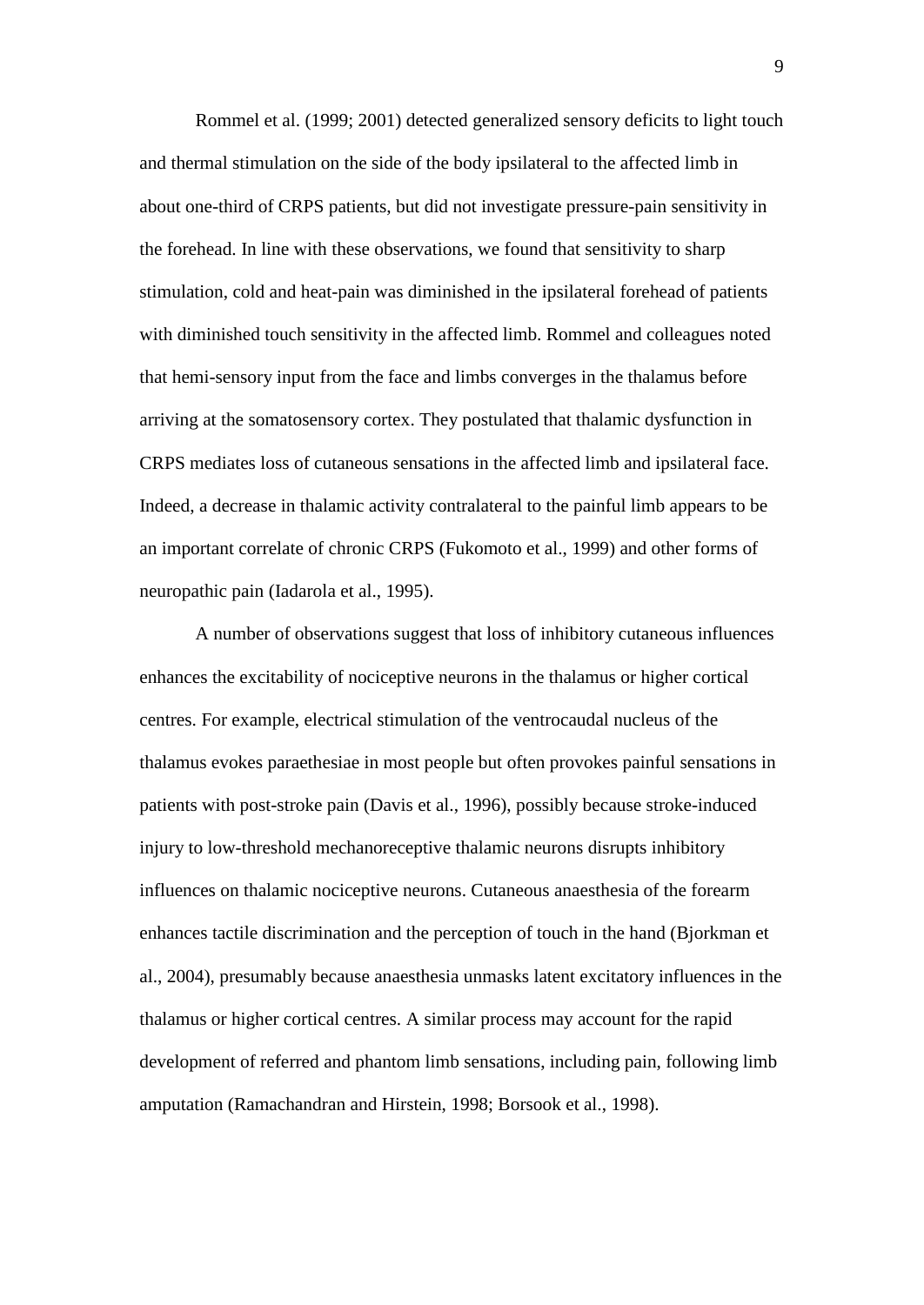If this applies to CRPS, it might be expected that disinhibition of central nociceptive neurons would exacerbate static mechanical hyperalgesia in the affected limb, particularly in patients with diminished sensitivity to light touch. However, there was no association between static mechanical hyperalgesia and sensitivity to touch, cold or sharp stimulation in the affected limb. Moreover, there was no association between static mechanical hyperalgesia in the affected limb and the ipsilateral forehead. Instead, static mechanical hyperalgesia in the affected limb was associated with hyperalgesia to heat, suggesting the involvement of a peripheral mechanism (e.g., sensitization of polymodal nociceptive afferents due to chronic inflammation; van der Laan and Goris, 1997). This peripheral process might have masked central influences on static mechanical hyperalgesia in the affected limb.

Both magnetoencephalography and functional magnetic resonance imaging studies have shown that cortical centres involved in processing nociceptive sensations are unusually active during painful stimulation of the affected limb in CRPS patients (Juottonen et al., 2002; Maihofner et al., 2003; Maihofner et al., 2005). For example, pinprick hyperalgesia is associated with activation of centres thought to be involved in the sensory-discriminative dimension of pain (the somatosensory cortex, insula, and parietal association cortex), and the affective-motivational dimension of pain (the cingulate cortex, frontal cortex, and supplementary motor cortex). In contrast, in patients with chronic intractable pain associated with profound but inexplicable sensory loss, unperceived cutaneous stimuli are associated with *deactivations* in the primary and secondary somatosensory cortex, posterior parietal cortex and prefrontal cortex (Mailis-Gagnon et al., 2003).

Curiously, the area in the somatosensory cortex that represents the painful upper limb in CRPS shrinks and shifts toward the adjacent cortical region

10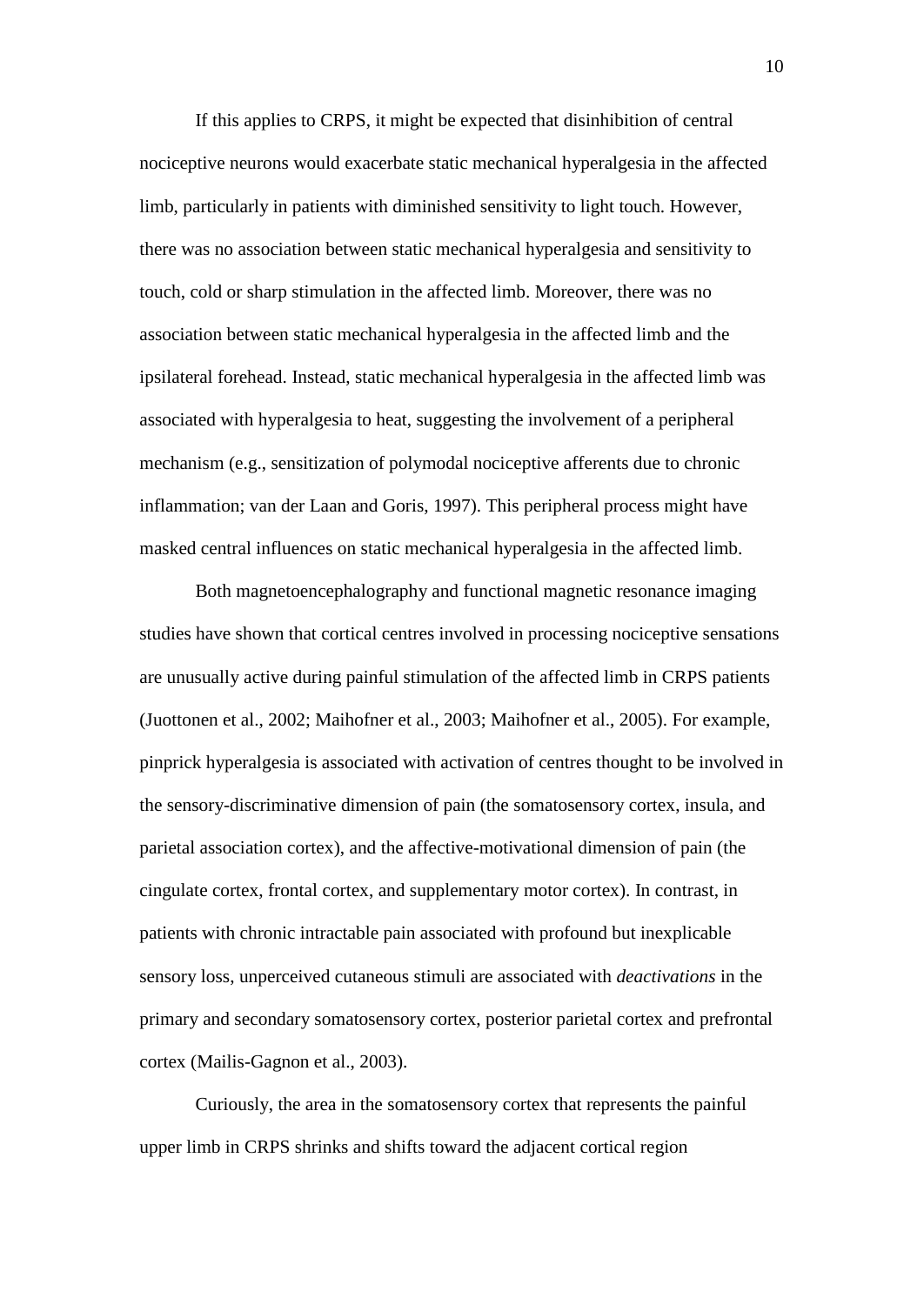representing the lip (Juottonen et al., 2002), particularly in patients with intense pain and mechanical hyperalgesia (Maihofner et al., 2003). This shrinkage suggests that nociceptive input inhibits normal sensory processing in the cortex, perhaps contributing to loss of normal tactile sensitivity. Moreover, heightened nociceptive excitability and cortical reorganization might distort the processing of sensory input in CRPS (including somatic sensations from the ipsilateral side of the body), and could result in referred sensations. When vision is obscured, stimulation of the painful limb in CRPS patients can provoke tactile or pinprick sensations in somatotopically adjacent regions of the body (McCabe et al., 2003). The referred sensations disappear when vision is allowed, implying the involvement of a cortical process that integrates vision with somatic sensations. Heightened excitability of nociceptive processing sites in the thalamus or cortex of CRPS patients could also contribute to increases in pain during psychological arousal (Drummond et al., 2001; Drummond and Finch, 2004). For example, generator potentials evoked by activity in the ascending projections of locus coeruleus neurons might facilitate neural discharge in hyper-excitable thalamic or cortical nociceptive neurons (Zhang et al., 1998).

At the spinal level, sensitization of second-order nociceptive and wide dynamic range neurons is thought to mediate pain induced by innocuous stimulation such as light touch or gentle warmth or cooling (Gracely et al., 1992). The mechanism of central sensitization is not completely understood, but may involve disinhibition or facilitation of spinal and trigeminal nociceptive discharge by neurons that project from medullary sites (Porreca et al., 2002; Vanegas and Schaible, 2004). Central sensitization seems to be extremely plastic, spreading in a matter of hours from the head to the ipsilateral upper and lower limbs during attacks of migraine headache (Burstein et al., 2000a; 2000b). As sensory input from the head and limbs converges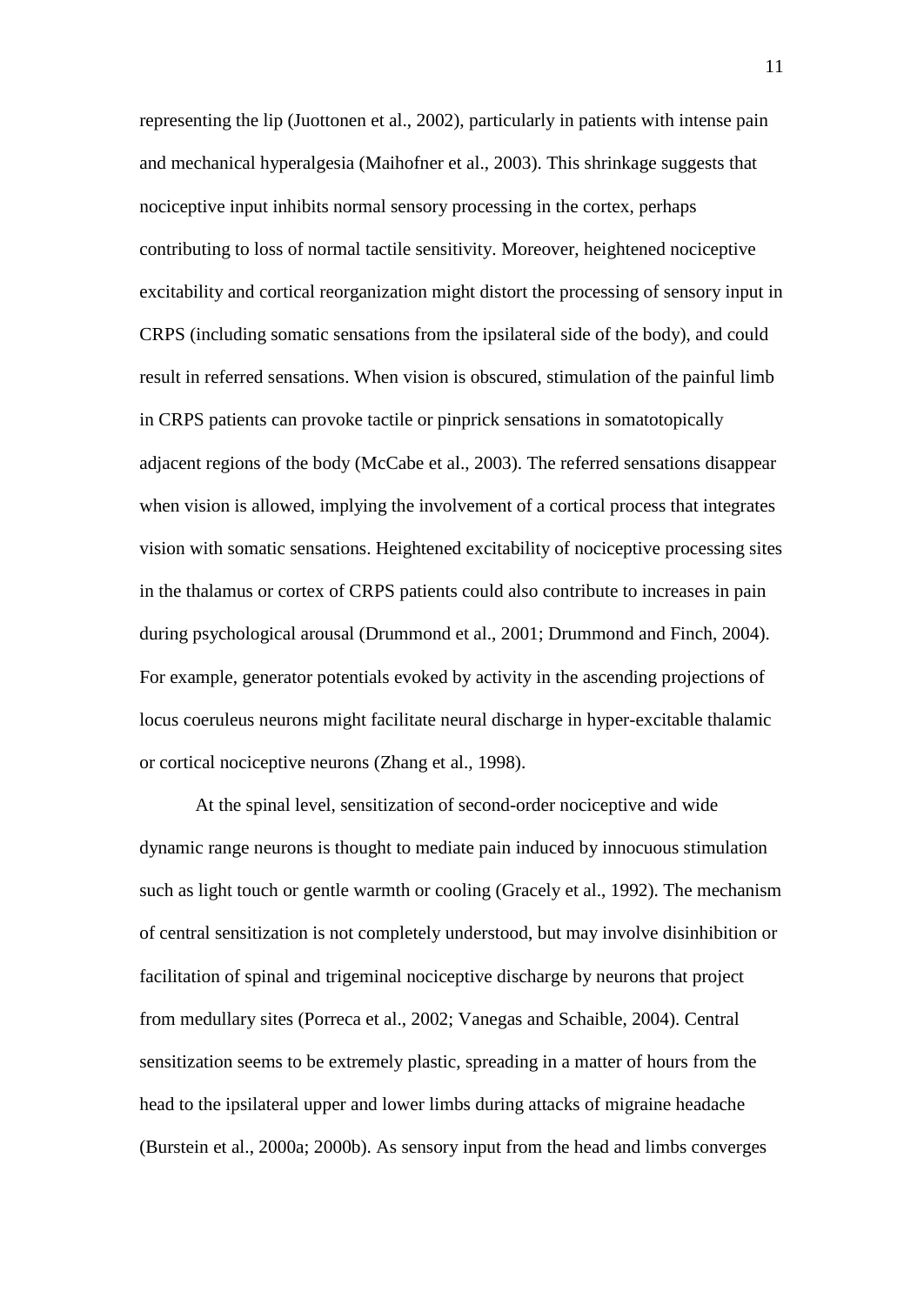in the thalamus, this implies that sensitization spreads from trigeminal nuclei to the thalamus during migraine. By analogy, sensitization to nociceptive discharge might spread up the neuraxis in CRPS, ultimately distorting sensory processing from broad regions of the body.

Sensitivity to sharp (punctate) stimulation was diminished in the affected limb and the ipsilateral forehead of some CRPS patients, consistent with thalamic or cortical dysfunction (Rommel et al., 1999; Rommel et al., 2001). However, other patients reported heightened sharp sensations in both regions. The punctate stimulus (a firm bristle) presumably excited both cutaneous and deep somatic nociceptors and mechanoreceptors. Our findings imply that a disturbance in central nociceptive processing diminished sharpness (a cutaneous sensation) in some patients but accentuated another component of sensation in others (e.g., the deep aching pain associated with static mechanical hyperalgesia). The strong association between sharp sensations in the ipsilateral forehead and sharp sensations in the affected upper limb supports the concept of a spread of excitability in central nociceptive neurons in an ipsilateral somatotopic distribution.

In conclusion, sensory disturbance in the ipsilateral forehead appears to be characteristic of CRPS, which implies that central nociceptive processing is disrupted. A finding of mechanical hyperalgesia in the ipsilateral forehead may well assist in the diagnosis of CRPS, and indeed represents a new "sign" in this puzzling condition. The specificity of this sign for CRPS requires further investigation.

12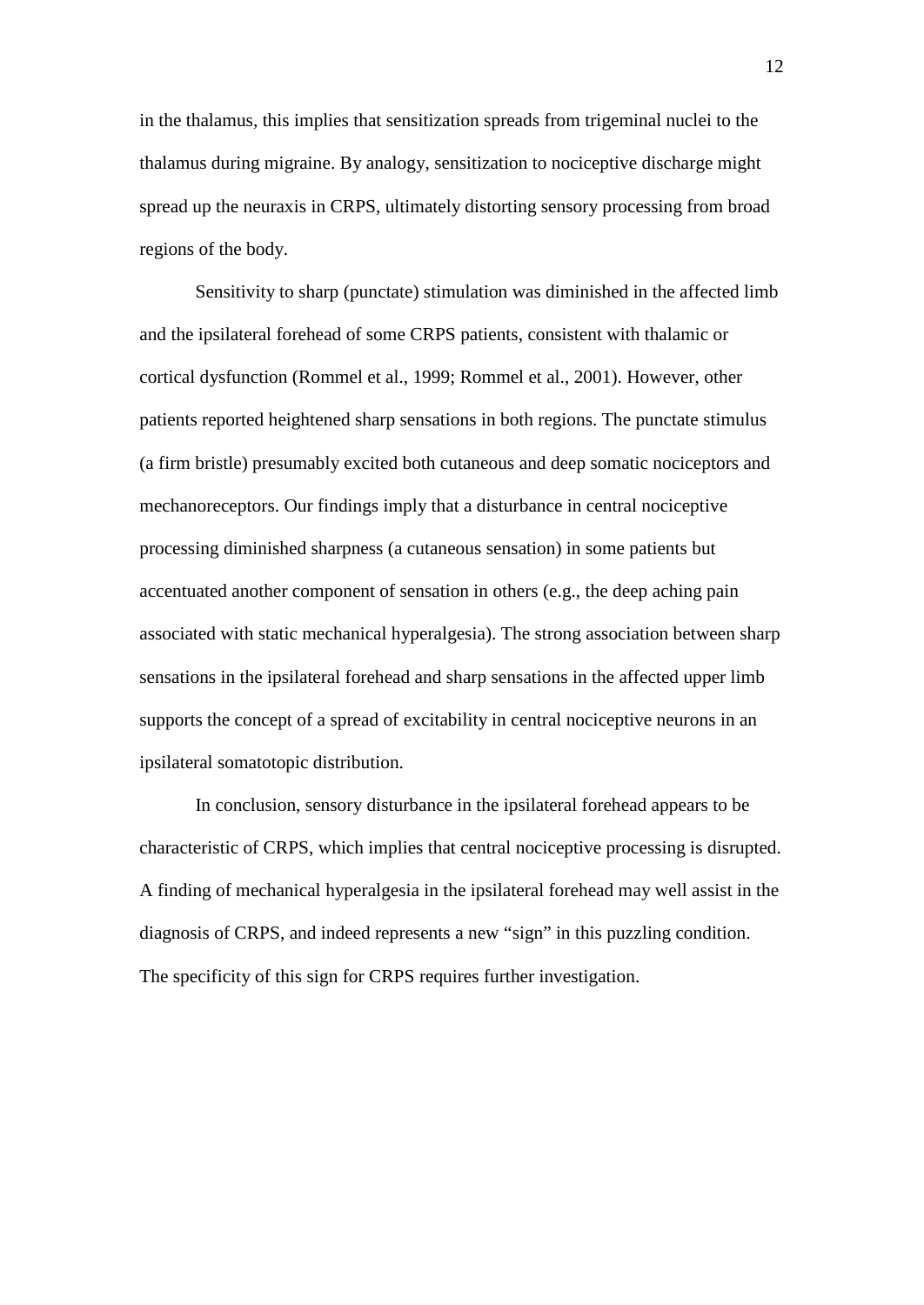#### References

- Bjorkman A, Rosen B, Lundborg G. Acute improvement of hand sensibility after selective ipsilateral cutaneous forearm anaesthesia. Eur J Neurosci 2004; 20: 2733-6.
- Borsook D, Becerra L, Fishman S, Edwards A, Jennings CL, Stojanovic M, et al. Acute plasticity in the human somatosensory cortex following amputation. Neuroreport 1998; 9: 1013-7.
- Burstein R, Cutrer MF, Yarnitsky D. The development of cutaneous allodynia during a migraine attack clinical evidence for the sequential recruitment of spinal and supraspinal nociceptive neurons in migraine. Brain 2000a; 123 ( Pt 8): 1703-9.
- Burstein R, Yarnitsky D, Goor-Aryeh I, Ransil BJ, Bajwa ZH. An association between migraine and cutaneous allodynia. Ann Neurol 2000b; 47: 614-24.
- Davis KD, Kiss ZH, Tasker RR, Dostrovsky JO. Thalamic stimulation-evoked sensations in chronic pain patients and in nonpain (movement disorder) patients. J Neurophysiol 1996; 75: 1026-37.
- Drummond PD, Finch PM, Skipworth S, Blockey P. Pain increases during sympathetic arousal in patients with complex regional pain syndrome. Neurology 2001; 57: 1296-303.
- Drummond PD, Finch PM. Persistence of pain induced by startle and forehead cooling after sympathetic blockade in patients with complex regional pain syndrome. J Neurol Neurosurg Psychiatry 2004; 75: 98-102.
- Fukumoto M, Ushida T, Zinchuk VS, Yamamoto H, Yoshida S. Contralateral thalamic perfusion in patients with reflex sympathetic dystrophy syndrome. Lancet 1999; 354: 1790-1.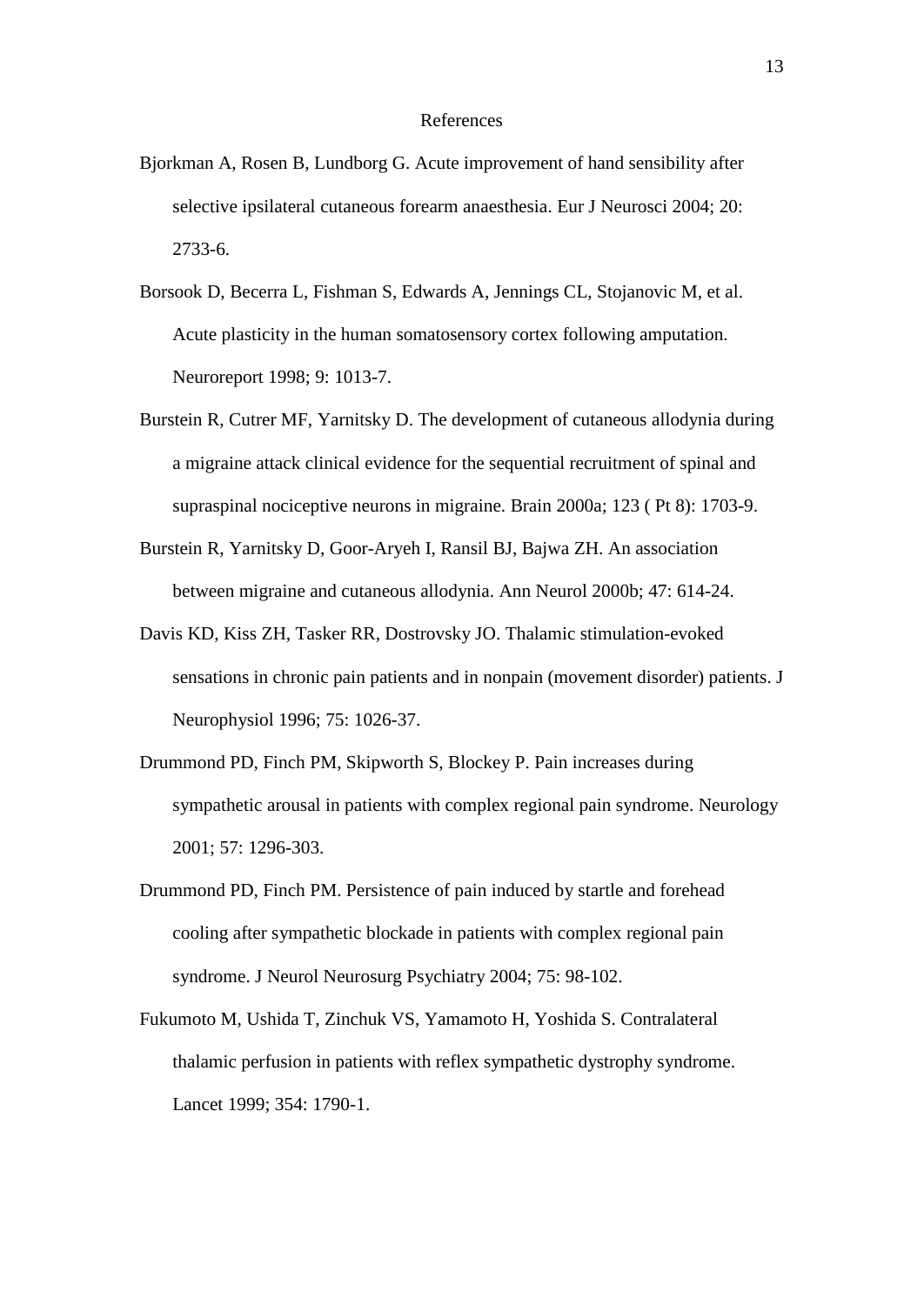- Gracely RH, Lynch SA, Bennett GJ. Painful neuropathy: altered central processing maintained dynamically by peripheral input. Pain 1992; 51: 175-94.
- Graven-Nielsen T, Mense S, Arendt-Nielsen L. Sensations from skeletal muscle to mechanical stimulation. Abstracts from the  $11<sup>th</sup>$  World Congress on Pain. IASP Press: Seattle. 2005; 176-7.
- Harden RN, Bruehl S, Galer BS, Saltz S, Bertram M, Backonja M, et al. Complex regional pain syndrome: are the IASP diagnostic criteria valid and sufficiently comprehensive? Pain 1999; 83: 211-9.
- Iadarola MJ, Max MB, Berman KF, Byas-Smith MG, Coghill RC, Gracely RH, et al. Unilateral decrease in thalamic activity observed with positron emission tomography in patients with chronic neuropathic pain. Pain 1995; 63: 55-64.
- Juottonen K, Gockel M, Silen T, Hurri H, Hari R, Forss N. Altered central sensorimotor processing in patients with complex regional pain syndrome. Pain 2002; 98: 315-23.
- Kosek E, Ekholm J, Hansson P. Increased pressure pain sensibility in fibromyalgia patients is located deep to the skin but not restricted to muscle tissue. Pain 1995; 63: 335-9.
- Maihofner C, Handwerker HO, Neundorfer B, Birklein F. Patterns of cortical reorganization in complex regional pain syndrome. Neurology 2003; 61: 1707- 15.
- Maihofner C, Forster C, Birklein F, Neundorfer B, Handwerker HO. Brain processing during mechanical hyperalgesia in complex regional pain syndrome: a functional MRI study. Pain 2005; 114: 93-103.
- Mailis A, Bennett GJ. Dissociation between cutaneous and deep sensibility in central post-stroke pain (CPSP). Pain 2002; 98: 331-4.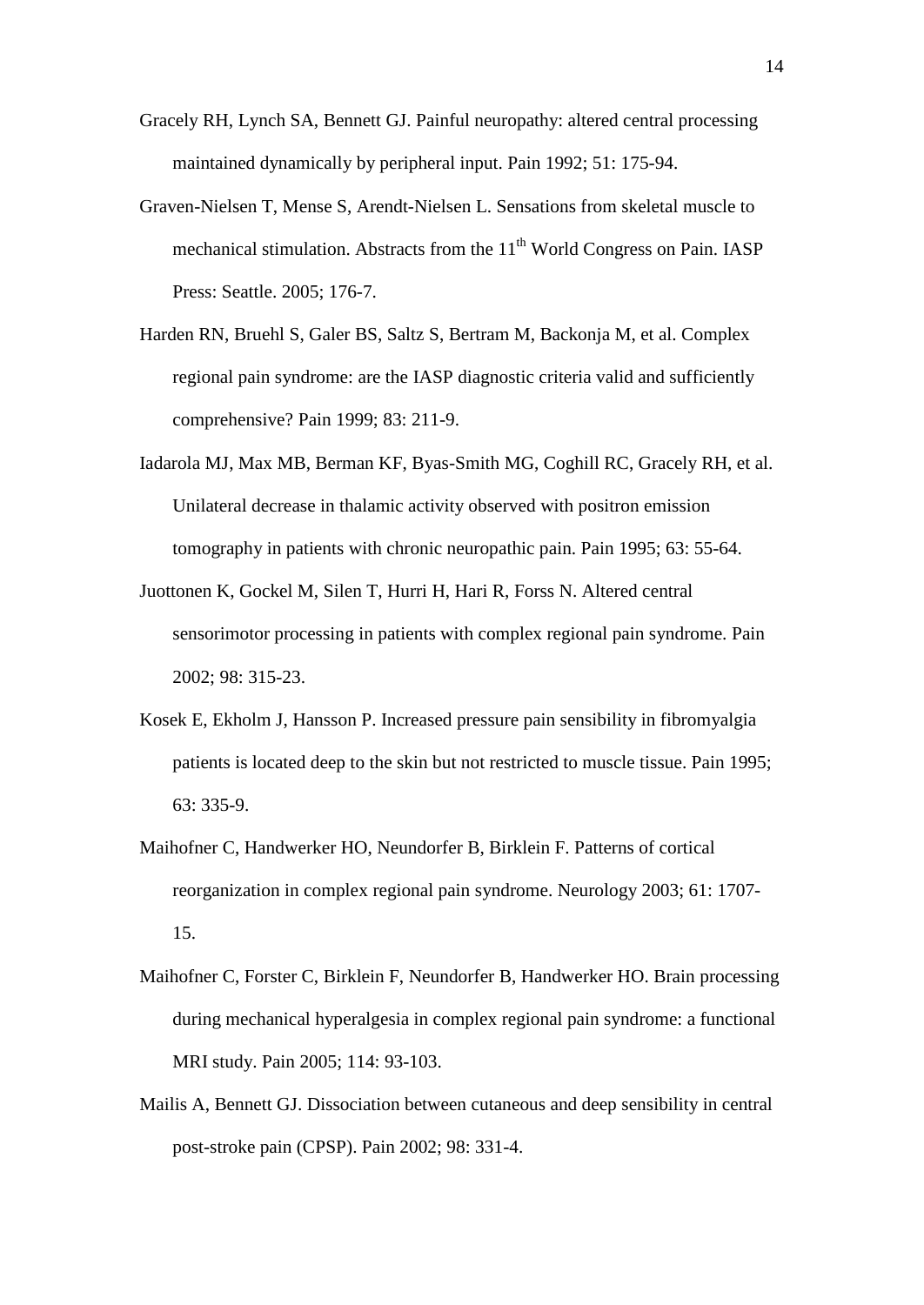- Mailis-Gagnon A, Giannoylis I, Downar J, Kwan CL, Mikulis DJ, Crawley AP, et al. Altered central somatosensory processing in chronic pain patients with "hysterical" anesthesia. Neurology 2003; 60: 1501-7.
- Maleki J, LeBel AA, Bennett GJ, Schwartzman RJ. Patterns of spread in complex regional pain syndrome, type I (reflex sympathetic dystrophy). Pain 2000; 88: 259-66.
- McCabe CS, Haigh RC, Halligan PW, Blake DR. Referred sensations in patients with complex regional pain syndrome type 1. Rheumatology (Oxford) 2003; 42: 1067- 73.
- Porreca F, Ossipov MH, Gebhart GF. Chronic pain and medullary descending facilitation. Trends Neurosci 2002; 25: 319-25.
- Ramachandran VS, Hirstein W. The perception of phantom limbs. The D.O. Hebbs lecture. Brain 1998; 121: 1602-1630.
- Riddoch G. The clinical features of central pain. Lancet 1938; 1: 1093-1098,1150- 1156,1205-1209.
- Rommel O, Gehling M, Dertwinkel R, Witscher K, Zenz M, Malin JP, et al. Hemisensory impairment in patients with complex regional pain syndrome. Pain 1999; 80: 95-101.
- Rommel O, Malin JP, Zenz M, Janig W. Quantitative sensory testing, neurophysiological and psychological examination in patients with complex regional pain syndrome and hemisensory deficits. Pain 2001; 93: 279-93.
- Thimineur M, Sood P, Kravitz E, Gudin J, Kitaj M. Central nervous system abnormalities in complex regional pain syndrome (CRPS): clinical and quantitative evidence of medullary dysfunction. Clin J Pain 1998; 14: 256-67.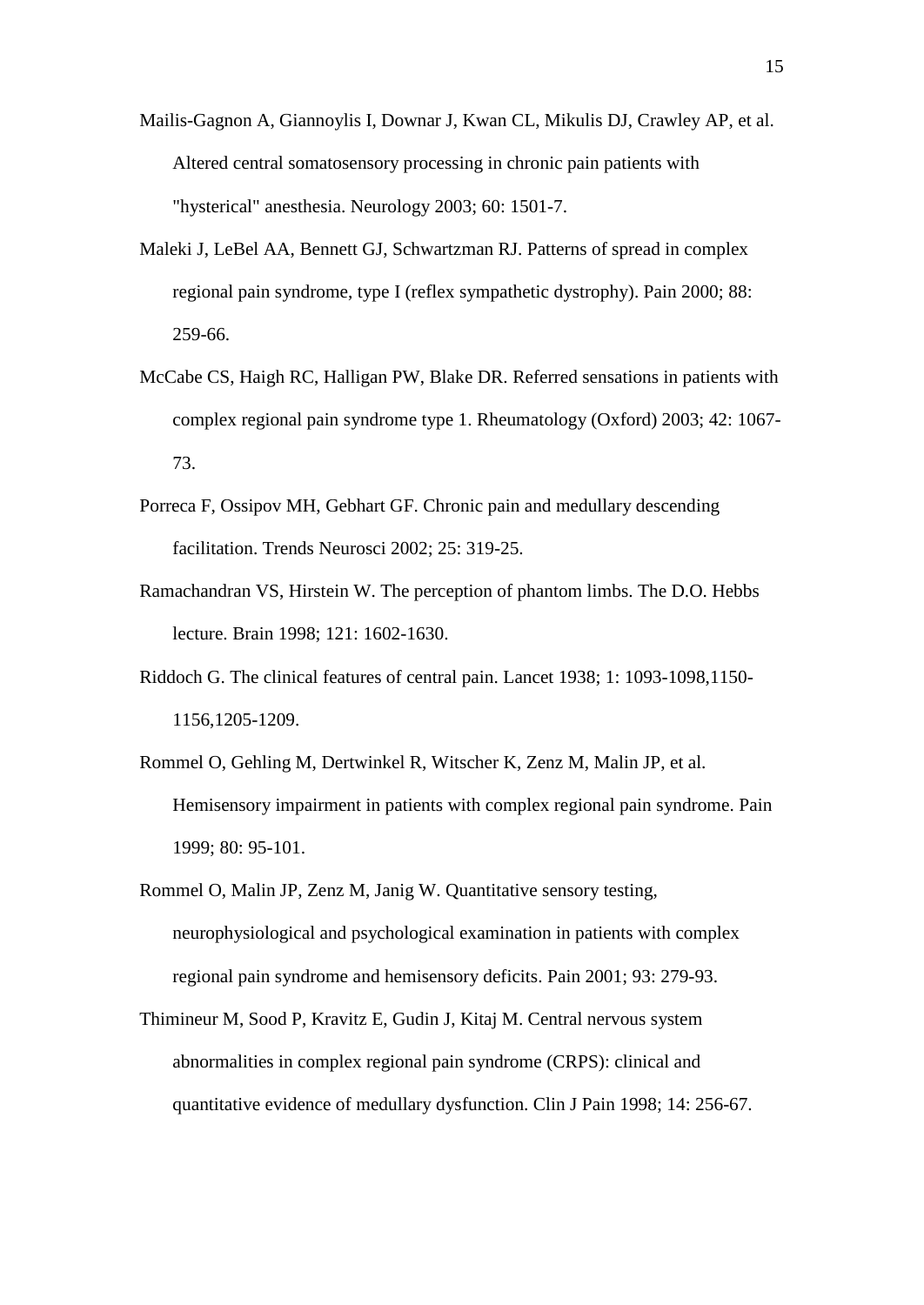- van der Laan L, Goris RJ. Reflex sympathetic dystrophy. An exaggerated regional inflammatory response? Hand Clin 1997; 13: 373-85.
- Vanegas H, Schaible HG. Descending control of persistent pain: inhibitory or facilitatory? Brain Res Brain Res Rev 2004; 46: 295-309.
- Zhang C, Guo YQ, Qiao JT, Dafny N. Locus coeruleus modulates thalamic nociceptive responses via adrenoceptors. Brain Res 1998; 784: 116-22.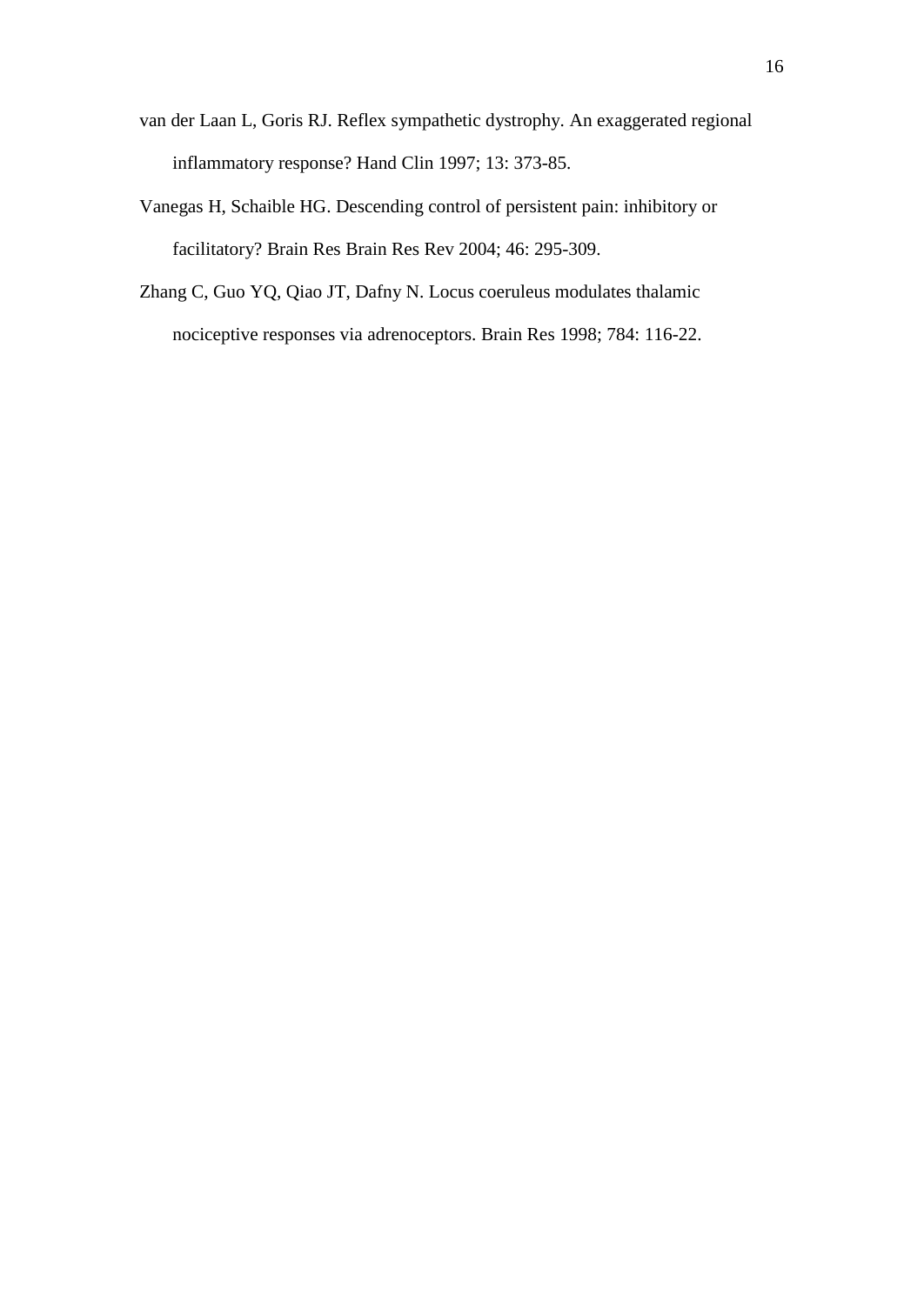### Figure legends

Figure 1. Mechanical pain threshold, heat-pain threshold, sensitivity to cold and sensitivity to sharpness on each side of the forehead, ipsilateral (black bars) and contralateral (clear bars) to limb pain. Error bars represent standard errors. Figure 2. Difference in sharpness ratings between the affected and unaffected limbs, plotted in relation to the difference in sharpness ratings between the ipsilateral and contralateral sides of forehead. Some patients reported diminished sharpness both in the affected limb and the ipsilateral forehead (lower left-hand quadrant of the figure), whereas others reported *heightened* sensations in both regions (upper right-hand quadrant of the figure). The association between asymmetry of sharpness in the limbs and asymmetry of sharpness in the forehead was stronger for the arms (open circles) than the legs (filled circles).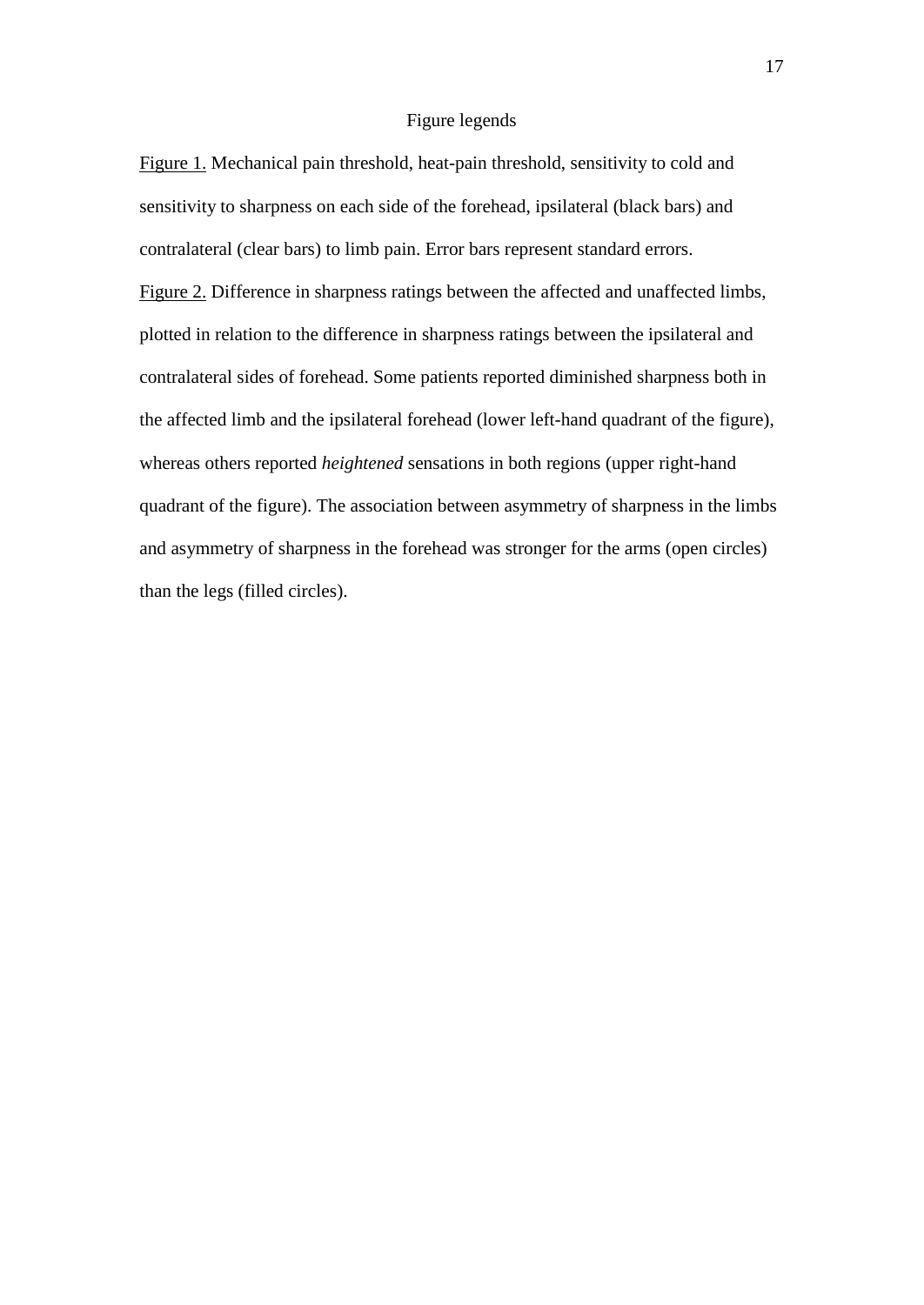# Forehead Sensitivity

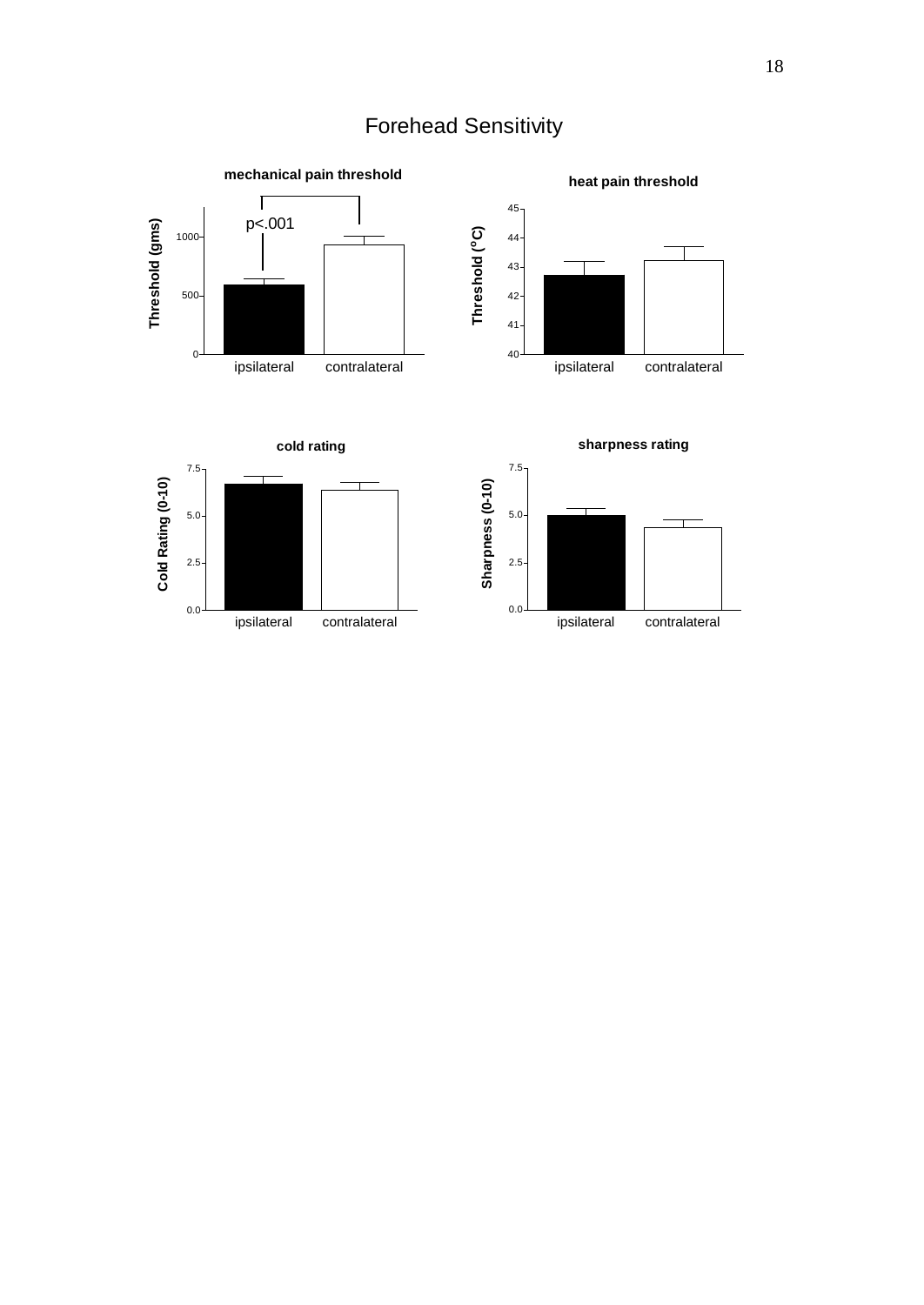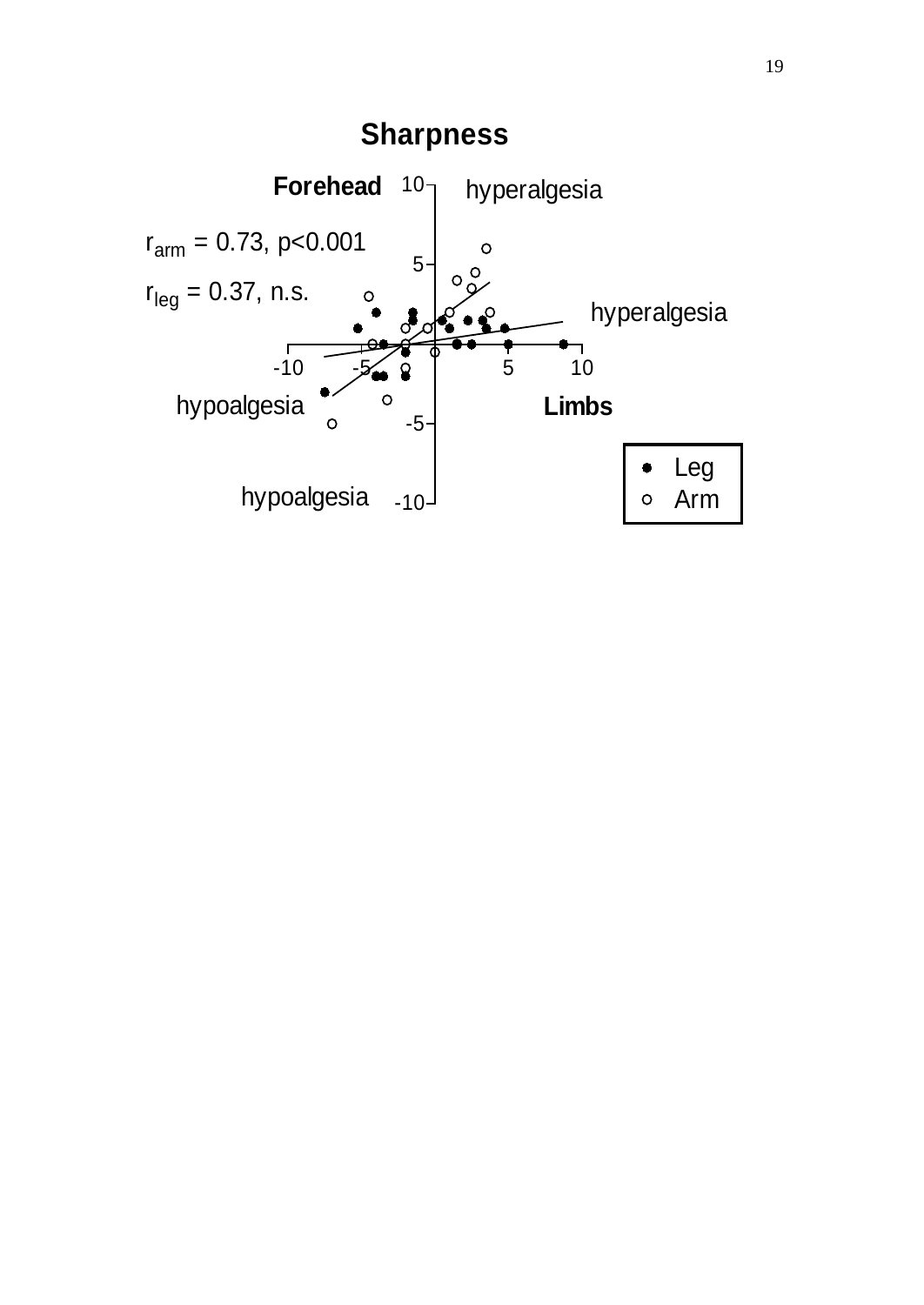# Table 1

|           |            |                               | History and <i>Physical Examination</i> |         |              |                           | <b>Laboratory Tests of Sensation</b> |          |                     |          |                 | $T \Delta$ |         |
|-----------|------------|-------------------------------|-----------------------------------------|---------|--------------|---------------------------|--------------------------------------|----------|---------------------|----------|-----------------|------------|---------|
|           | Limb       | <b>Autonomic Disturbances</b> |                                         | Sensory |              | Allodynia or Hyperalgesia |                                      |          | <b>Sensory Loss</b> |          | $({}^{\circ}C)$ |            |         |
|           |            |                               |                                         |         | Disturbances |                           |                                      |          |                     |          |                 |            |         |
| 1. F, 37  | LLE        | edema                         | vascular                                | sweats  | hyperalgesia | loss                      | cold                                 | punctate |                     | pressure |                 |            | $-.20$  |
| 2. F, 37  | LLE        | edema                         | vascular                                | sweats  | hyperalgesia | loss                      | cold                                 |          |                     |          |                 |            | 1.70    |
| 3. F, 35  | <b>RUE</b> | edema                         | vascular                                | sweats  | hyperalgesia | loss                      | cold                                 | punctate |                     | pressure |                 |            | .70     |
| 4. M, 51  | LUE        | edema                         | vascular                                | sweats  | hyperalgesia | loss                      |                                      |          |                     |          |                 |            | $-.50$  |
| 5. F, 33  | LUE        | edema                         | vascular                                | sweats  | hyperalgesia | loss                      | cold                                 |          |                     | pressure | touch           | heat       | $-2.10$ |
| 6. F, 43  | LUE        | edema                         | vascular                                | sweats  | hyperalgesia | loss                      | cold                                 | punctate |                     | pressure | touch           | heat       | .20     |
| 7. F, 48  | <b>RLE</b> | edema                         | vascular                                | sweats  | hyperalgesia | loss                      | cold                                 | punctate |                     | pressure | touch           |            | $-7.00$ |
| 8. F, 20  | <b>RUE</b> | edema                         | vascular                                | sweats  | hyperalgesia | loss                      | cold                                 |          | heat                | pressure |                 |            | $-1.10$ |
| 9. F, 54  | LLE        | edema                         | vascular                                | sweats  | hyperalgesia |                           | cold                                 | punctate | heat                | pressure |                 |            | $-.70$  |
| 10. F, 33 | <b>RUE</b> | edema                         | vascular                                | sweats  | hyperalgesia |                           |                                      | punctate | heat                | pressure |                 |            | .30     |
| 11. F, 21 | LLE        | edema                         | vascular                                | sweats  | hyperalgesia |                           | cold                                 | punctate |                     |          |                 |            | $-.80$  |
| 12. F, 42 | LLE        | edema                         | vascular                                |         | hyperalgesia | loss                      |                                      |          | heat                | pressure |                 |            | $-2.70$ |
| 13. F, 51 | <b>RLE</b> | edema                         | vascular                                |         | hyperalgesia | loss                      |                                      |          |                     | pressure |                 |            | 2.90    |
| 14. F, 54 | LLE        | edema                         | vascular                                |         | hyperalgesia | loss                      |                                      | punctate |                     |          |                 |            | $-.10$  |
| 15. M, 22 | LLE        | edema                         | vascular                                |         | hyperalgesia | loss                      |                                      |          |                     |          |                 |            | $-.20$  |
| 16. F, 37 | <b>RLE</b> | edema                         | vascular                                |         | hyperalgesia | loss                      |                                      |          | heat                | pressure | touch           |            | $-1.20$ |
| 17. F, 17 | LLE        | edema                         | vascular                                |         | hyperalgesia | loss                      | cold                                 | punctate |                     | pressure |                 |            | $-2.50$ |
| 18. F, 35 | <b>RLE</b> | edema                         | vascular                                |         | hyperalgesia | loss                      | cold                                 | punctate |                     | pressure | touch           |            | $-.50$  |
| 19. F, 31 | LUE        | edema                         | vascular                                |         | hyperalgesia | loss                      | cold                                 | punctate | heat                | pressure |                 |            | $-.40$  |
| 20. M, 27 | LUE        | edema                         | vascular                                |         | hyperalgesia | loss                      |                                      | punctate |                     | pressure |                 |            | $-2.40$ |
| 21. F, 41 | <b>LLE</b> | edema                         | vascular                                |         | hyperalgesia | loss                      |                                      | punctate |                     |          |                 |            | $-.90$  |
| 22. F, 31 | <b>RUE</b> | edema                         | vascular                                |         | hyperalgesia | loss                      |                                      | punctate |                     | pressure |                 |            | $-.10$  |
| 23. M, 20 | <b>RLE</b> | edema                         | vascular                                |         | hyperalgesia |                           | cold                                 | punctate | heat                | pressure |                 |            | $-1.80$ |
| 24. M, 43 | <b>RLE</b> | edema                         | vascular                                |         | hyperalgesia |                           |                                      |          |                     | pressure |                 | heat       | $-.70$  |
| 25. F, 50 | LUE        | edema                         | vascular                                |         | hyperalgesia |                           |                                      |          |                     |          |                 | heat       | $-1.30$ |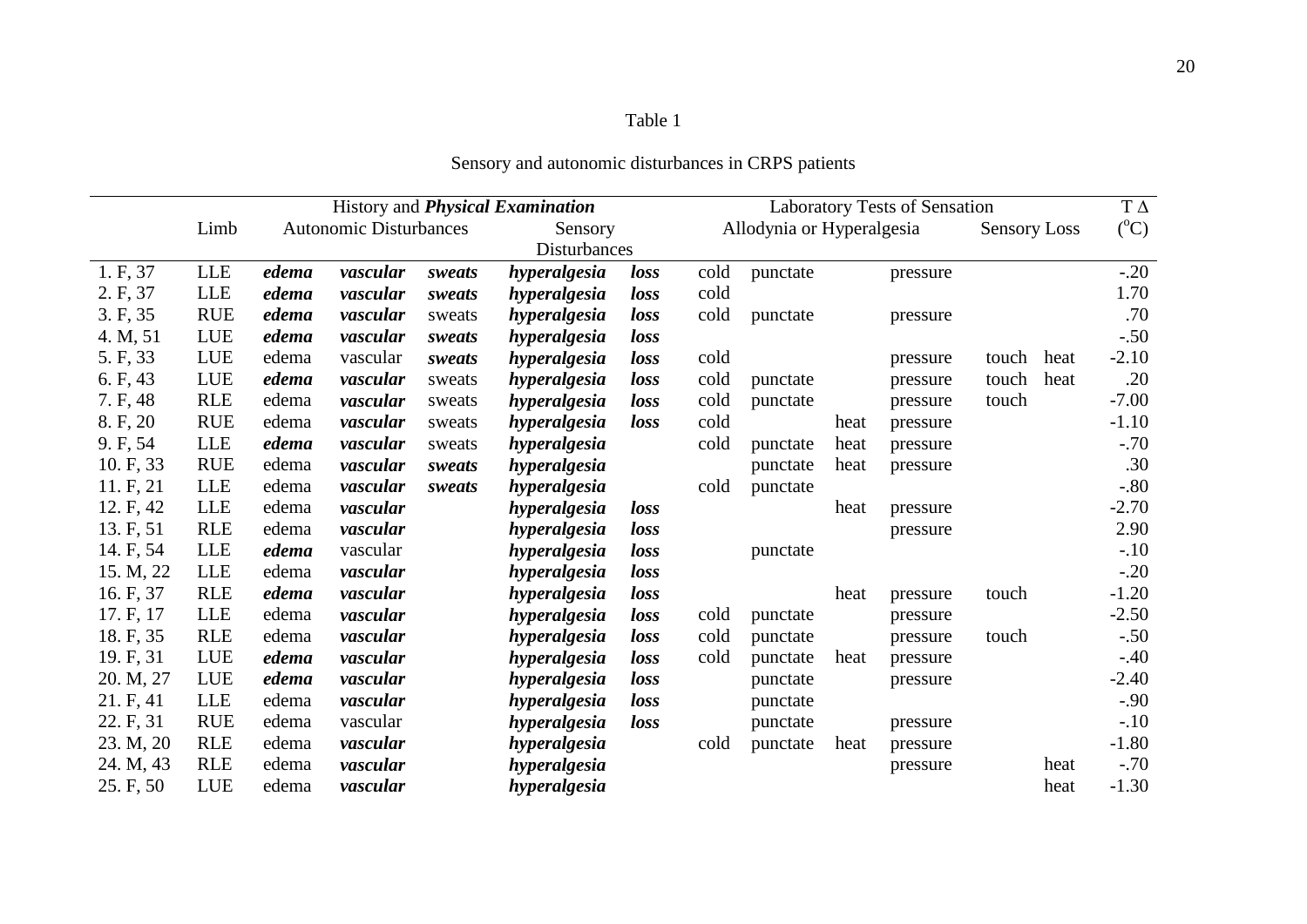|           |            | History and <i>Physical Examination</i> |                               |                |              | <b>Laboratory Tests of Sensation</b> |      |                           |      | $T\Delta$ |                     |                 |
|-----------|------------|-----------------------------------------|-------------------------------|----------------|--------------|--------------------------------------|------|---------------------------|------|-----------|---------------------|-----------------|
|           | Limb       |                                         | <b>Autonomic Disturbances</b> |                | Sensory      |                                      |      | Allodynia or Hyperalgesia |      |           | <b>Sensory Loss</b> | $({}^{\circ}C)$ |
|           |            | Disturbances                            |                               |                |              |                                      |      |                           |      |           |                     |                 |
| 26. M, 34 | <b>RUE</b> | edema                                   | vascular                      |                | hyperalgesia |                                      |      |                           |      |           |                     | .50             |
| 27. F, 58 | <b>RUE</b> | edema                                   | vascular                      | $\frac{d}{dy}$ | hyperalgesia |                                      |      |                           |      |           |                     | .20             |
| 28. M, 43 | <b>RUE</b> | edema                                   | vascular                      | sweats         |              | loss                                 |      |                           |      |           |                     | $-.20$          |
| 29. M, 23 | <b>RLE</b> | edema                                   | vascular                      | sweats         |              | loss                                 |      |                           |      | pressure  |                     | $-.60$          |
| 30. F, 20 | <b>RLE</b> | edema                                   | vascular                      | sweats         |              | loss                                 |      |                           |      | pressure  |                     | 1.40            |
| 31. M, 22 | <b>LLE</b> | edema                                   | vascular                      |                | hyperalgesia |                                      | cold | punctate                  | heat | pressure  |                     | $-.10$          |
| 32. F, 41 | LUE        | edema                                   |                               | sweats         | hyperalgesia |                                      | cold | punctate                  | heat | pressure  |                     | $-.20$          |
| 33. F, 43 | <b>RUE</b> | edema                                   |                               | sweats         | hyperalgesia | loss                                 |      |                           |      | pressure  |                     | .10             |
| 34. F, 43 | <b>LLE</b> | edema                                   |                               | sweats         | hyperalgesia | loss                                 | cold | punctate                  |      | pressure  |                     | $-.40$          |
| 35. F, 30 | <b>RUE</b> | edema                                   |                               |                | hyperalgesia |                                      | cold | punctate                  |      |           |                     | $-.10$          |
| 36. M, 24 | LUE        |                                         | vascular                      | sweats         | hyperalgesia |                                      |      |                           |      |           |                     | $-.10$          |
| 37. F, 44 | <b>RLE</b> |                                         | vascular                      | sweats         | hyperalgesia |                                      | cold | punctate                  |      |           |                     | $-.40$          |
| 38. F, 49 | <b>RUE</b> |                                         | vascular                      |                |              | loss                                 |      | punctate                  |      |           |                     | $-1.00$         |

Limb LUE: left upper extremity; RUE: right upper extremity; LLE: left lower extremity; RLE: right lower extremity.

Autonomic disturbances included swelling, signs of vascular disturbance (flushing, cyanosis or thermal asymmetry), and abnormal sweating. Sensory disturbances noted during the physical examination included hyperalgesia to pinprick or brisk taps, or loss of pinprick sensation. Signs of autonomic and sensory disturbance noted during the physical examination are italicized in bold.

During the laboratory tests, stimulation with a 2°C metal bar sometimes induced cold allodynia, and stimulation with light von Frey hairs sometimes induced punctate allodynia at the touch threshold. The heat pain threshold was low in the distal extremity of the affected limb of some patients (heat hyperalgesia) and abnormally high in others. In addition, the touch threshold was abnormally high in the distal extremity of a few patients.

T  $\Delta$ : temperature asymmetry between the distal extremity of the affected and unaffected limbs. Negative values indicate that the affected limb was cooler than the unaffected limb.

Motor disturbances (tremor, weakness or limited range of movement) were noted during the physical examination in all but three patients (numbers 12, 21 and 30).

The pressure pain threshold was symmetrical in the forehead of six patients (numbers 1, 20, 22, 26, 35 and 37), was higher on the ipsilateral than contralateral forehead in two patients (numbers 18 and 33), was not measured in one patient (number 38), and was lower by at least 250 gm on the ipsilateral forehead in the other 29 patients.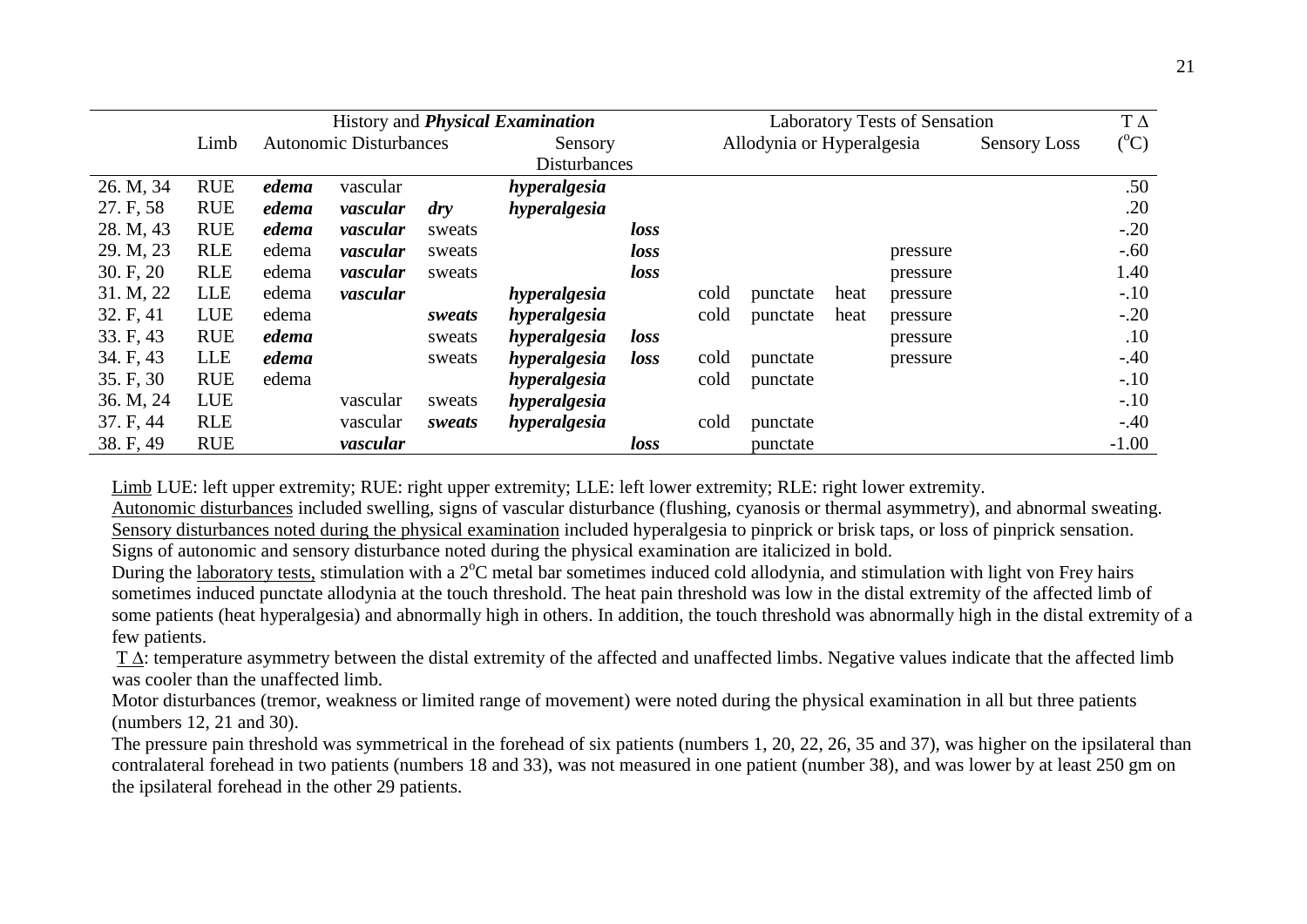### Table 2

| Ipsilateral side          |                  | Sensations in the Affected Limb (compared with the unaffected limb) |       |                   |                       |  |  |  |
|---------------------------|------------------|---------------------------------------------------------------------|-------|-------------------|-----------------------|--|--|--|
| of the forehead           | diminished touch | heightened cold                                                     |       | heat hyperalgesia | pressure hyperalgesia |  |  |  |
| heightened cold sensation | $-45**$          | .20                                                                 | .14   | .05               | .11                   |  |  |  |
| punctate hyperalgesia     | $-.40*$          | .29                                                                 | .49** | .17               | $-.01$                |  |  |  |
| heat hyperalgesia         | $-.40*$          | .05                                                                 | .13   | .33               | .22                   |  |  |  |
| pressure hyperalgesia     | .38*             | $-.13$                                                              | .07   | .11               | .19                   |  |  |  |

Association (Pearson's correlation coefficient) between sensory disturbances in the affected limb and asymmetry of sensations in the forehead

Correlation coefficient statistically significant (\* p<0.05; \*\* p<0.01)